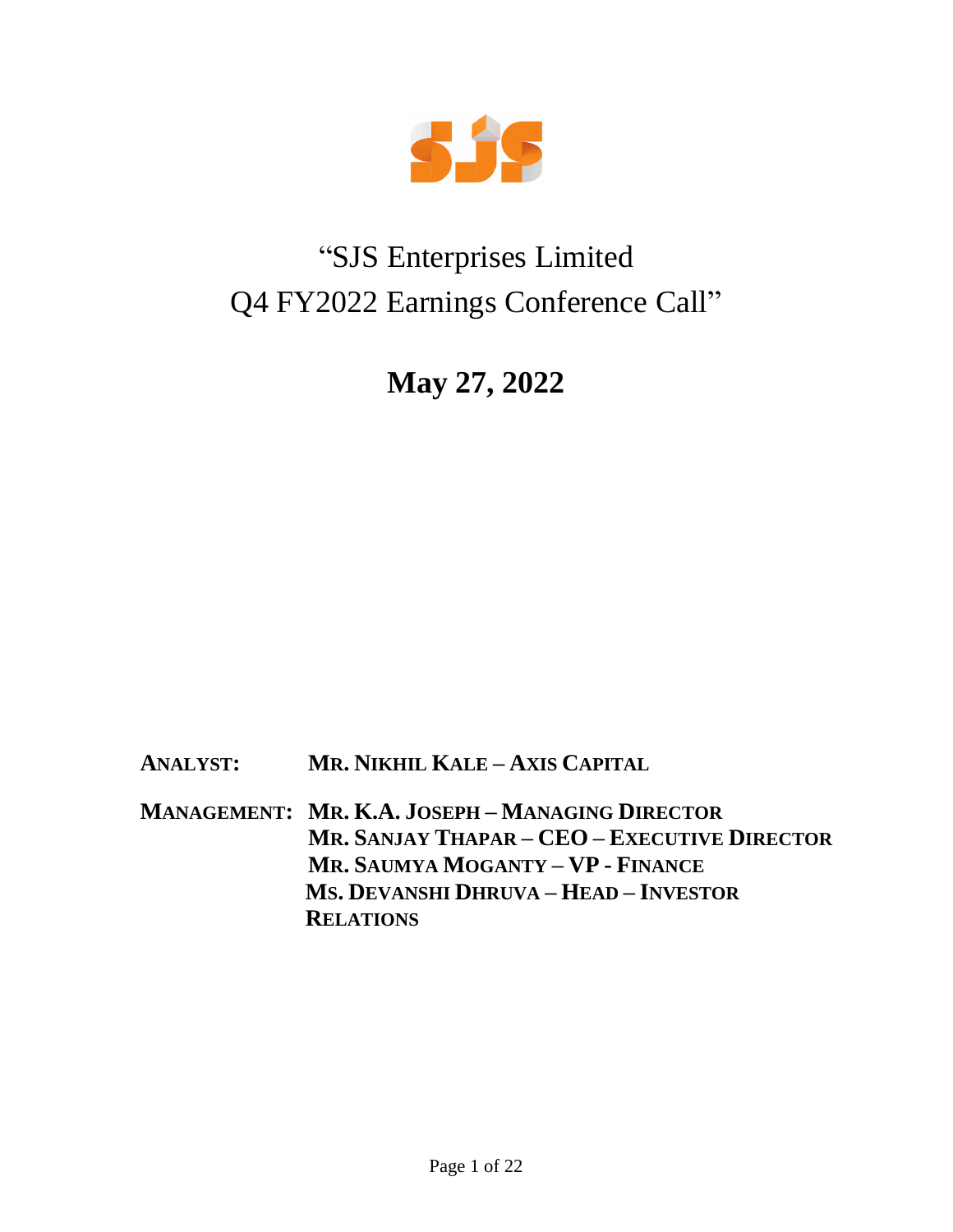

- **Moderator**: Ladies and gentlemen, good day, and welcome to the SJS Enterprises Ltd., Q4 FY2022 Earnings Conference Call hosted by Axis Capital Limited. As a reminder all participant lines will be in the listen only mode and there will be an opportunity for you to ask questions after the presentation concludes. Should you need assistance during the conference call, please signal an operator by pressing "\*" then "0" on your touchtone phone. Please note that this conference is being recorded. I now hand the conference over to Mr. Nikhil Kale from Axis Capital Limited. Thank you, and over to you Mr. Kale!
- **Nikhil Kale**: Thank you. Good morning everyone and welcome to the call. From the management team today we have with us Mr. K.A. Joseph – Managing Director, Mr. Sanjay Thapar – Executive Director and CEO and Ms. Devanshi Dhruva – Head Investor Relations. I will now hand it over to Devanshi for opening remarks. Over to you Devanshi.
- **Devanshi Dhruva:** Thank you Nikhil. Goodmorning ladies and gentlemen and thanks for being with us over the call today. We appreciate it. Also, on behalf of everybody at SJS, we sincerely hope and wish that all your friends and family members are safe. Moving on, this is how we intend to take today's conference call forward. I will pass on the dais to Joseph our managing director for his opening remarks. Post his remarks, we will very quickly take you through some of the slides on the presentation, which I hope all of you would have got a chance to go through. The presentation is uploaded on our website as well. Sanjay, our CEO will take you all through industry view, our business performance and highlights. I will take you all through our financial highlights and lastly Sanjay would share the outlook and strategy ahead for the future growth, post which we will then open it for Q&A. We also have Saumya Moganty our VP finance with us on this call today. The duration of this call is around 60 minutes and amongst the three of us we will try and wrap this up in about 20 minutes, so we leave enough time for you guys to ask questions. If the time is not enough, please feel free to reach out to us through email or write to us and I will try and answer all your questions to the best of my ability. Thank you once again, I will now hand it over to Joseph to make his opening comments. Over to you Joseph!
- **K.A. Joseph:** Thank you Devanshi, hello and good morning all. Hope everyone is doing well and keeping safe. I am Joseph, the J in SJS. Little did we imagined that what we started in a garage about 35 years back will be a listed entity some day and will become one of the leading players in the decorative space world-wide. Past 35 years has been interesting as well as a challenging one for us to build the company where it is today. However, I am now excited about the journey ahead as Sanjay and I have some aggressive growth plans for this company to make it reach newer heights, which Sanjay will take you through shortly during our call.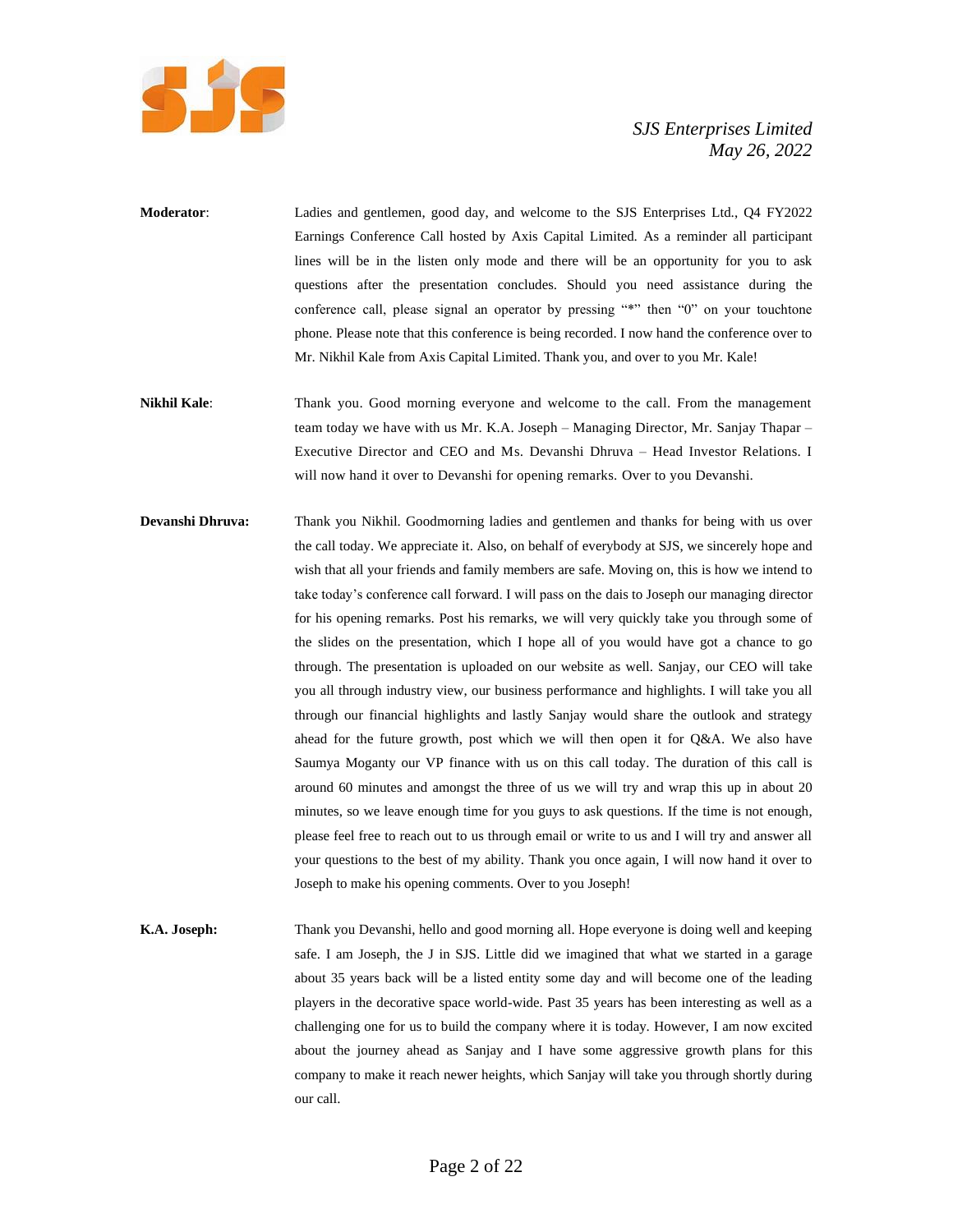

Currently SJS have the widest range of products offering 11 product categories including chrome plating and serving 7 end segments, two-wheelers, passenger vehicles, commercial vehicle, consumer durables, farm equipment, medical devices and sanitary ware. In FY2022 we manufactured almost over 6000 SKUs and supplied over 123 million parts to our customers across 20 countries and to about 175+ customer locations. I will now hand it over to Sanjay to take you through the performance of the year.

**Sanjay Thapar:** Thanks Joe. In our first conference call post listing by announcing the Q3 results on the 9 February, my team and I had spoken extensively about the SJS business, what is our business model, what is our moat, including the big theme that SJS represents: the increasing spend on aesthetics and premiumization within the industry we cater to, namely, two-wheeler, four-wheeler and consumer durable sectors. For those who are joining this call for the first time and want a better understanding of the same, my request is for you to please go through the Q3 FY2022 transcript which is posted on our website.

> I trust you got a chance to see the investor presentation that we shared for Q4. I will use this as a reference while speaking with you all today.

> SJS continues to outperform the underlying industry growth, premiumisation theme is not just intact, but accelerates every year. We remain quite bullish on the premiumisation within auto and consumer durable space, as you would observe in slide 6, if you could refer to that please for the quarter ending March 2022, two-wheeler industry production volume declined 21% Y-o-Y while SJS sales was only -5% despite the challenges that the industry faced. Passenger vehicle industry production volume growth was flat at 2% Y-o-Y while SJS passenger vehicle sales jumped to 52.3% Y-o-Y. Both these data points validate the theme of premiumsation that we represent and even for the full year, SJS has outperformed the automotive industry as we promised during our investor meet at the time of IPO.

> Moving on to slide 7, this demonstrates the work that we have done to better balance the sales mix across industry segments at SJS. So, our revenue contribution from passenger vehicles and consumer durables have increased significantly. So, PV went up from 10.2% to 28.8% of our sales mix, consumer durables went up from 19.6% to 22.2% from FY2019 to FY2022, through both organic and inorganic route that we took, thereby de-risking this business from two-wheeler concentration. The two-wheeler market share contribution towards sales moved down to 43.3% from 70% that was during the same period. Our exports revenue too has doubled in the last three years from FY2019 to FY2022 and they are today Rs. 470 million. Similarly the traditional versus the new age products that we talked of which were only 3% of our sales in FY2019 today constitute about 16% of our overall sales in FY2022. We see a strong traction. Both exports and new products remain a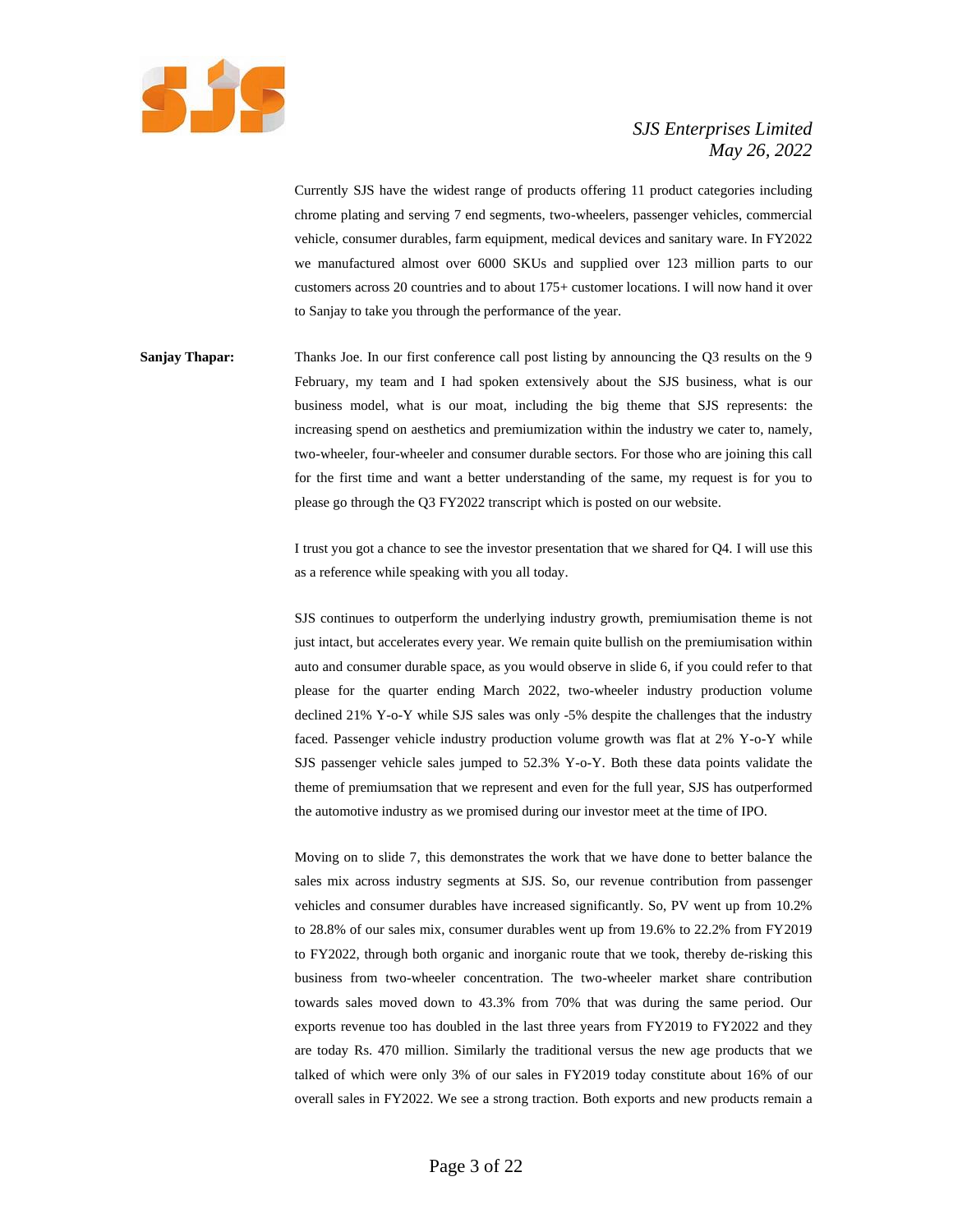

key strategic driver for the future business growth and the potential. I would now like to handover to Devanshi for taking you through the financial numbers, before I take you through the mid-term and the near-term strategic outlook and what growth plans we have for the company. Over to you Devanshi.

**Devanshi Dhruva:** Thank you Sanjay. Though all of you may have gone through our results, I would like to highlight that SJS delivered a strong Q4 FY2022 performance in a challenging environment, especially for the auto industry which continues to face challenges from semiconductor chip supply. Despite this SJS Q4 FY2022 revenue grew 13.4% Q-o-Q to Rs.1041 million while overall two-wheeler and passenger industry productions combined grew 2% Q-o-Q. Our EBITDA stood at Rs.267 million marginally impacted by increase in the raw material cost, however the margin downside was limited on back of operating leverage and buying efficiencies to 25.3%. Our net profit stood at Rs.154 million on a margin of 14.6%. As mentioned earlier in our results during the last quarter ended December 2022, there was a one off item of Rs.37.6 million wherein we reversed the provision for discounts given to customers and that was added back to sales and profitability in Q3 FY2022. Hence excluding that our margins are mostly in line with Q3 FY2022 margins.

> Passenger vehicle and consumer durable segments delivered robust Q-o-Q growth of 20%+ and our overall domestic business clocked 16% plus Q-o-Q growth on account of new business wins. SJS has a strong net cash and bank balance position with over Rs.100 Crores on balance sheet. We are also happy to announce that during the quarter we added Stellantis, a leading global auto maker and mobility provider as one of our key new customers and also won several projects from key customers like Continental, Morris Garage, Honda, Hyundai etc.

> Coming to our financial performance for the year moving to slide 12, for the full year FY2022, while two-wheeler and PV industry combined production was flattish Y-o-Y at - 0.2%, our revenue grew by 15.5% Y-o-Y and this growth despite the industry in SJS facing challenges in Q1 due to Omicron wave that disrupted production and supply chain. Our consolidated revenue including Exotech acquisition in FY2022 was Rs 3,698.6 million. We delivered EBITDA margin at 26.3%, marginally impacted due to increase in raw material cost, however the downside was limited on account of our operating efficiencies and buying leverage. PAT margins maintain same at 14.7% compared to FY2021 proforma adjusted margins. Please note in FY2021 adjusted margins are excluding the exceptional item of gain on sale of land at Exotech in FY2021 to the tune of Rs.53.8 million. I am delighted to share that this year in FY2022, the first year of acquisition, Exotech delivered a phenomenal growth of around 50% Y-o-Y, it also showcased an improvement of over 150bps in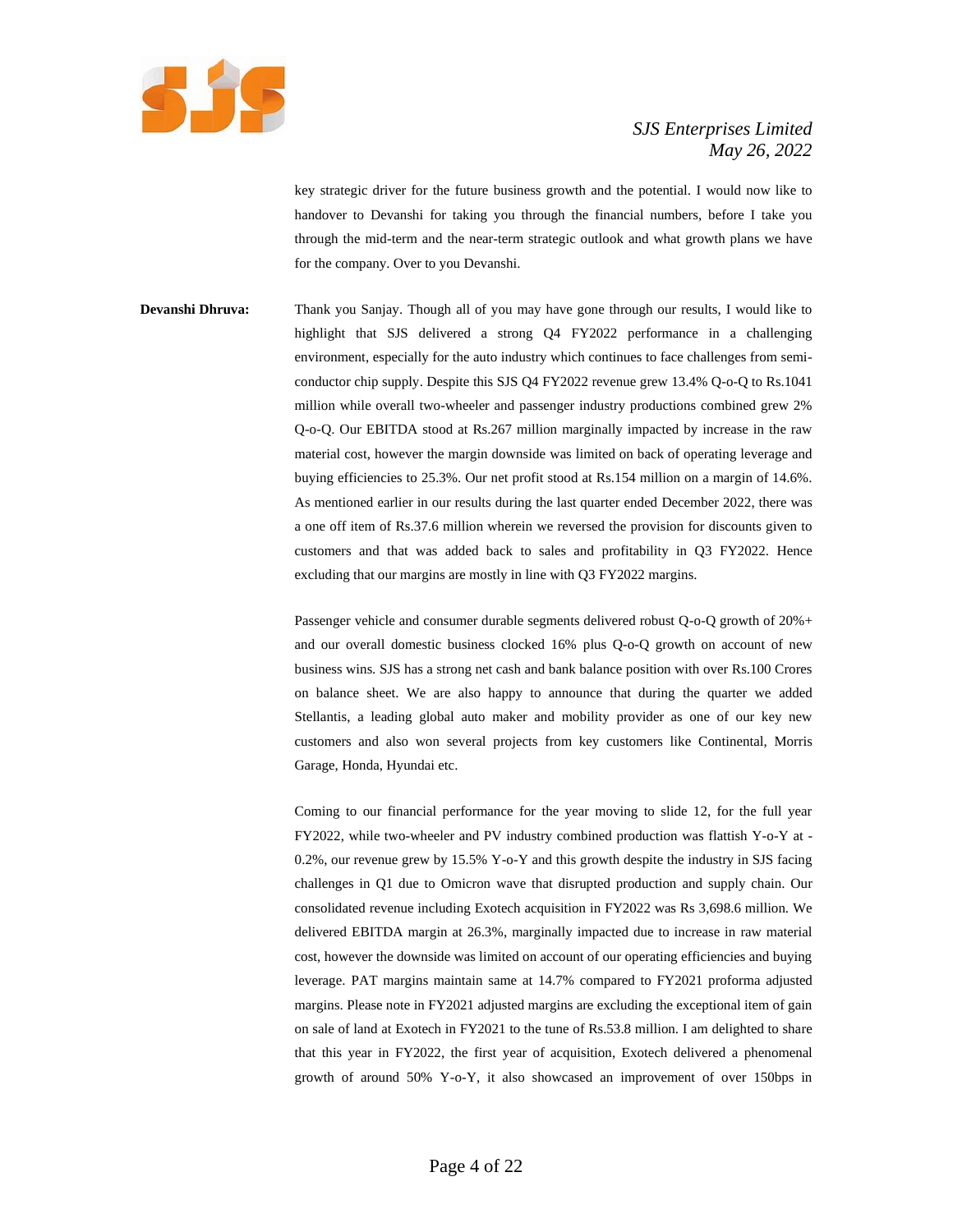

EBITDA margins to 12.8% from 11.3% in FY2021 excluding the one-time gain on sale of land.

This gives us the confidence that not only have we been able to successfully integrate the two businesses, but also built-in cost synergies in the first year of operations itself. Additionally, even SJS on a standalone basis has been consistently improving on its EBITDA and PAT margins by around 20bps to 40bps to 31.5% and 19.1% respectively in FY2022.

We are a debt free and a free cash flow generating company and this year too post Exotech acquisition, we have been able to generate a healthy free cash flow of Rs.500 million. Our continuous growth has enabled us to maintain our returns to our shareholders even in such challenging times with ROCE and ROE maintained at healthy levels at 27.1% and 15.3% respectively. We have cash and bank balance of over Rs.100 Crores on our books which can be utilized for organic and inorganic investments in the future.

In the end I would just like to mention that we are a company having strong financial performance and balance sheet and have strong revenue and margin growth story ahead. With this, I handover to Sanjay to give his closing remarks and outlook for our company.

**Sanjay Thapar:** Thank you Devanshi. Now, ladies and gentlemen moving to slide 17 of the presentation, so the outlook for company as mentioned earlier the automotive industry has been going through its own share of challenges since the last two years, subsequently the two-wheeler and passenger vehicle OEMs too have reduced the production due to dip in retail demand challenges in semi-conductor chip shortages, supply-chain issues etc., however SJS demonstrated its outperformance in these tough times and we are confident that we continue to do so in the coming years as well. Keeping that in mind, our medium-term growth plan for FY2023 to FY2025 we would like to grow in the top-line at a CAGR of about 25% organically while maintaining margins. Organic growth will be achieved through a fourprong strategy we have outlined for ourselves, capacity expansion, focus on exports, products and our customers.

> So let me explain a little bit what I mean by this. So capacity expansion, post this acquisition of integration of Exotech with SJS we have received a lot of traction in the market for the chrome plating business and there is a high demand pipeline building up. Looking at this high demand we believe that our current capacity will be exhausted in next 1.5-2 years and hence we would like to grow our chrome plating capacity from the current level to about Rs 130 Crores revenue per year to generate almost Rs 300 Crores of revenue. This would inhale a capex of about 100 Crores over a span of about 18 to 24 months and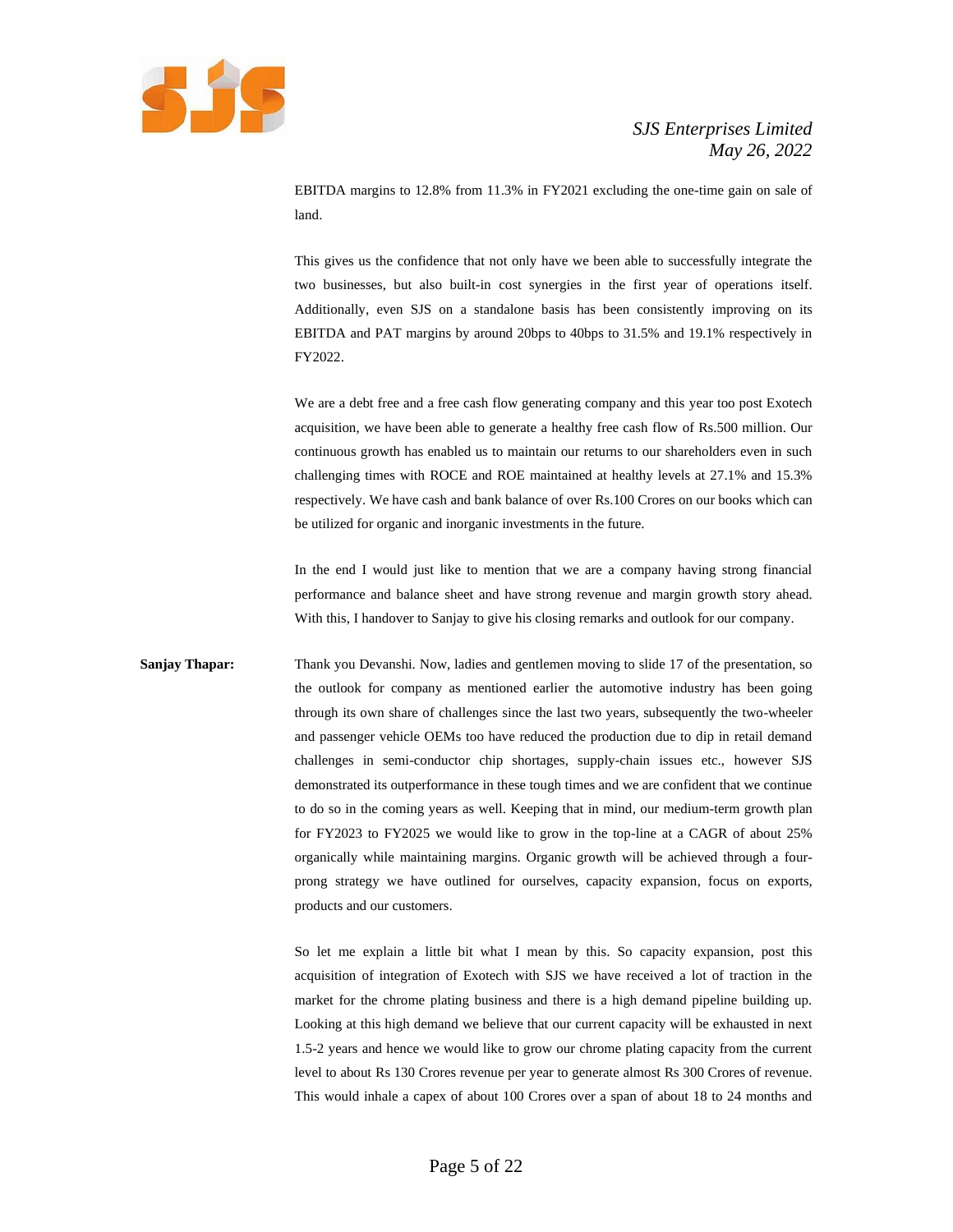

would generate an annual ROCE of about 20% at full capacity. Higher capacity will also enable us to pursue exports like we have a world-class plant today at SJS Bangalore, we hope that this new facility that we will create will also be to those standards and help us to win global customers for our chrome plating business.

On exports as you've seen despite the COVID challenges since 2020, we have doubled our exports revenue in the last three years to Rs.470 million. We would now like to expand it further through global presence by entering in new markets, strengthening existing relationships, adding new customers and also significantly adding our sales force in the international markets, where we believe there is a high demand for our products. So, the idea of exports is really to be closer to the customer and for that we are strengthening our network of sales representatives in those markets.

For products SJS has always been ahead of the curve in domestic market and developed new technologies and advanced products. We intent to develop and introduce illuminated logos in-mold and electronic parts and other new generation technologies in the coming future. We will continue to build capabilities to innovate and develop new products and increase application across various end industries we serve.

Customers are the key to our growth story, the idea is to strengthen the relationship with the existing customers by expanding the area of products and services that we deliver to them, at the same time building large mega accounts. We would like to increase our customer base by marketing existing products to new customers as well as tap huge cross selling opportunities between SJS and Exotech.

This was all about our organic growth story so simultaneously as a growth engine SJS is actively evaluating the opportunities and building an M&A pipeline that would give us impetus to grow revenues beyond the 25% organic growth that we foresee. During the year SJS has completed successful integration of the Exotech business, that was the first acquisition for the company where we have demonstrated credible improvement in the business, we have grown the topline by  $~50\%$  last year, margins also we have improved by over 150bps on Y-o-Y basis. We would like to pursue such business accretive opportunities in the coming future as well. The idea would be to either build capacity in an adjacent or a new aesthetic product categories to expand the presence in consumer related industries or into new geographies and tap new markets. Inorganic growth will boost the company's growth even further and help us grow at a much faster base than the organic rate of growth that we have charted for ourselves.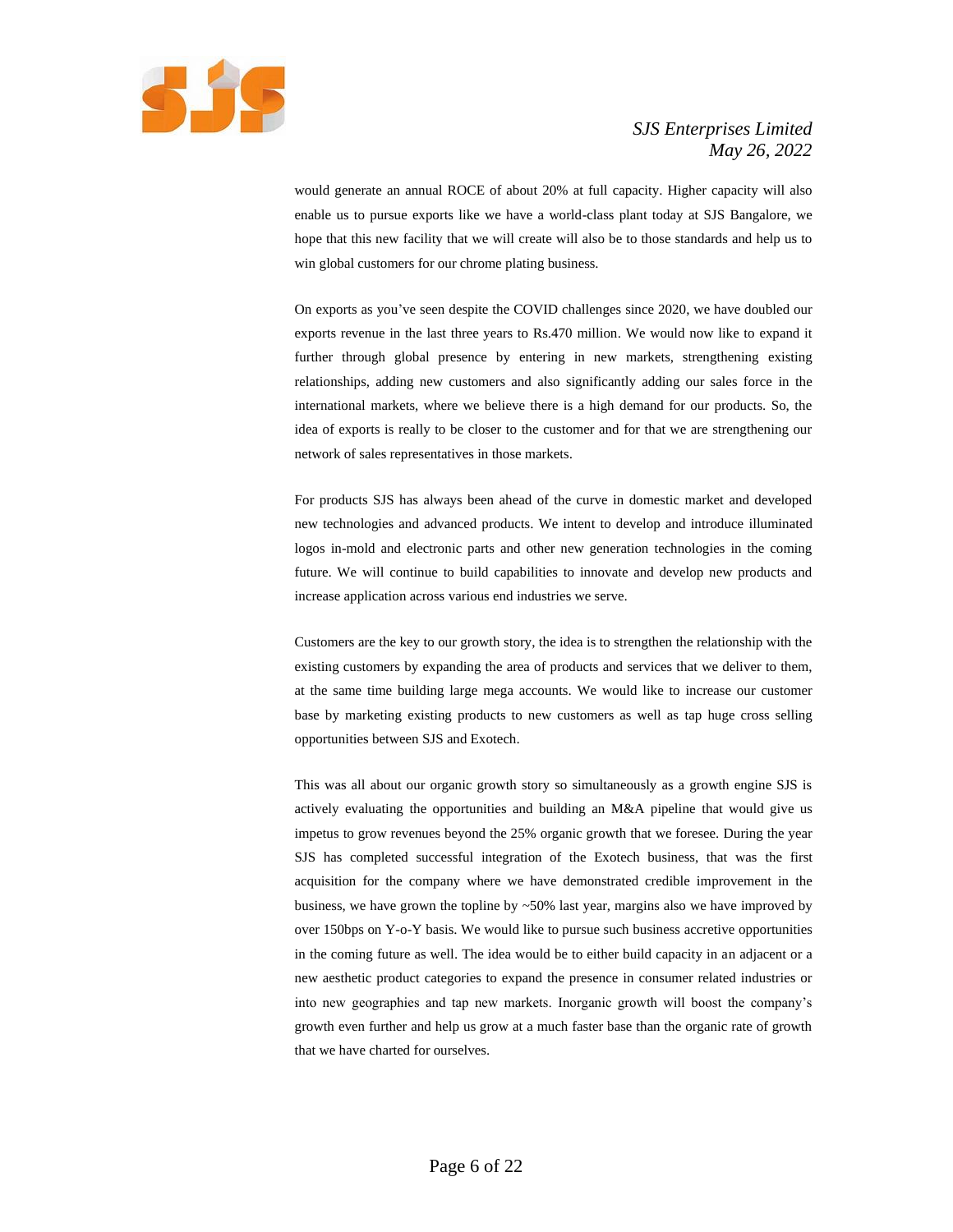

We have laid a strong foundation for a unique business to grab all possible organic and inorganic opportunities, and this will help grow the SJS story. In order to do this, we understand we need to strengthen our senior leadership team. Now that we have multiple plants and that would help us move ahead on a growth plans. So we are actively seeking to get on-board a new CEO to lead all business activities for the company and also new CFO to lead the finance functions and to lead the financial integration of all the future target that we have when we are outlining our M&A strategy. So Joe and I will continue to lead the company in an executive capacity and we will focus on critical strategic initiatives to take this company to the next level. I will lead the acquisitions both within India and globally anchoring the key customer relationships and oversee the overall company strategy. Joe will lead the development of new technology products and add a roadmap for our new product pipeline, strengthen and reinforce the R&D structure and of course continue to guide the team on product excellence.

In the near term FY2023, we are confident to deliver a 25% Y-o-Y revenue growth, as we have the right visibility so we have a high visibility of sales for FY2023 close to about 85% - 90% of our business is already acquired. Premiumsation, new customer wins and exports on back of a positive outlook that is expected the two-wheeler, passenger vehicles consumer durable businesses will rebound and they will enable us to gear our higher sales growth for SJS and of course, as usual will continue to outperform the industry.

Our strong moat, strong margin profile and expected operating leverage will drive our PAT growth and we hope to grow our PAT by 30% Y-o-Y in FY2023 and going ahead.

We believe that SJS with its wide product offerings play on premiumsations strong geographical presence and a very strong customer relationship with marquee customers is poised to grow at a much faster rate than the industry growth of about 10% to 12% for the auto and the consumer appliance sectors for the next five years. So another thing very clear is that any strategic decision taken by the company whether organic or inorganic ultimately the objective is clear that we want to build value for all our stakeholders for the long-term and with this I will end my commentary and I would now like to take question answers which we would be happy to address.

- **Moderator**: Thank you very much. We will now begin the question and answer session. The first is question from the line of Mahesh Bendre from IDBI Capital. Please go ahead.
- **Mahesh Bendre**: Hi Sir, thank you for the opportunity. Sir in FY2022 last year the overall two-wheeler and four-wheeler industry was cumulatively flat, but we grew by 15% similar outperformance we were expecting in FY2023 as well, so is it possible to share where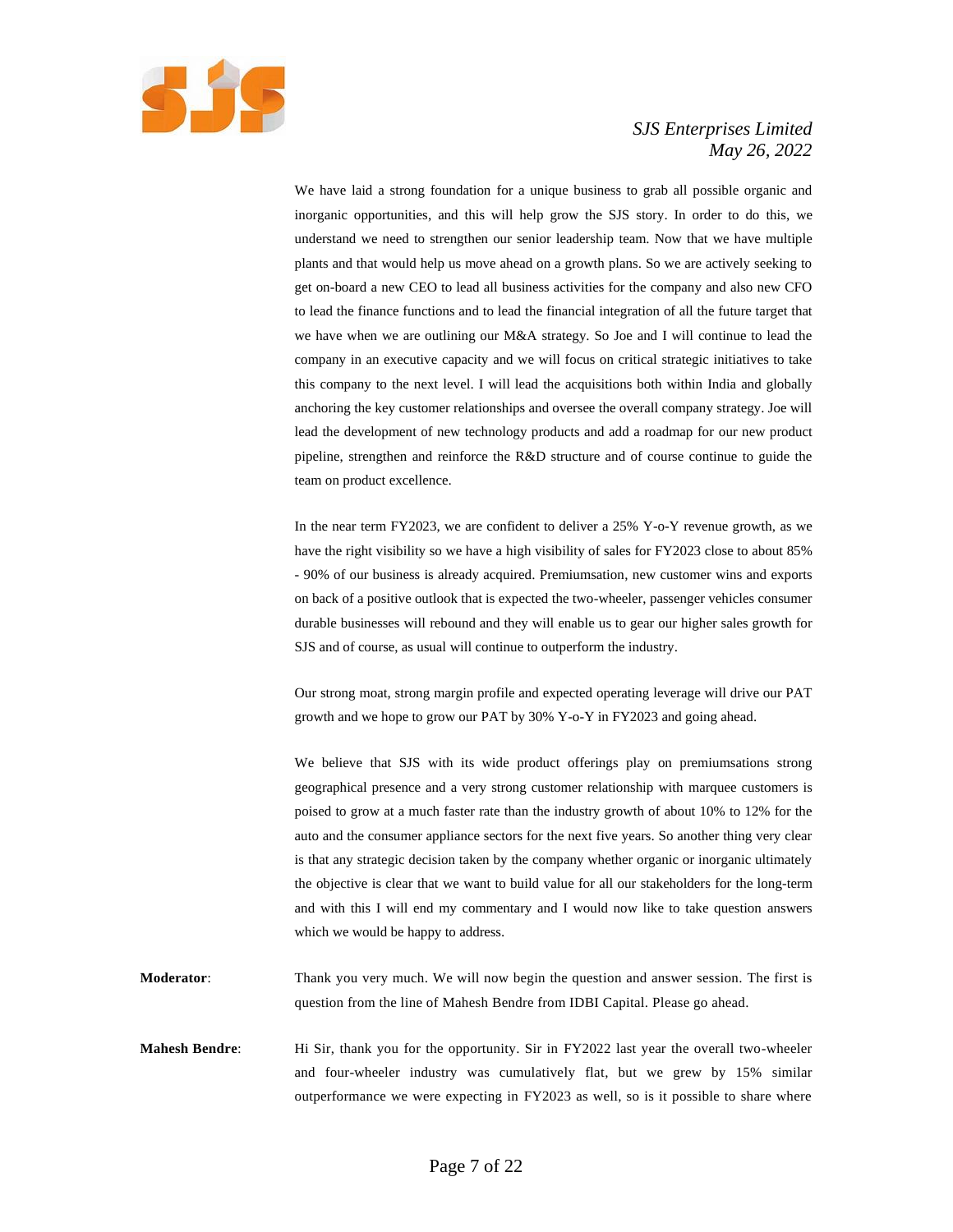

we are expecting growth that is our core business or aesthetic business and chrome-plate business what kind of growth we are expecting across both these segments?

**Sanjay Thapar:** Thank you Mahesh. So fundamentally growth will be secular. We are seeing a good traction so a lot of this growth is coming from the new products that we have launched, as I said in recent times so we see a very good traction there that trend towards premiumsation is playing up. When we look at specific customers so we see good growth in our chrome-plating business and lot of a new businesses that we won in the last year, so growth is pretty much secular across all segments and exports is going to be another focus area for us, we already last year appointed sales agents in Latin America and in Turkey and this year we are going into other markets as well so overall growth will happen across all industry segments that we address led by a good order intake that we have had. So almost 85% - 90% of the sales that we have outlook for FY2023 is already business awarded to us.

- **Mahesh Bendre**: Sure Sir, and then we are talking about 25% growth in current year and also expecting 25% CAGR for next two years or so, so overall three years we are talking about 20% plus CAGR and I mean in this kind of environment this is a very brave statement to make, so I just wanted to understand FY2023 to FY2025, we are talking about 25% growth so from where do we expect growth will come back, is it domestic business export business, chrome-plate business non-chrome-plate business, so I am just trying to understanding where actually we are anticipating growth or this kind of growth over next three years?
- **Sanjay Thapar:** Okay so growth will come from these mega accounts that we have created so we narrated a case study to you earlier during our IPO stage where a large global company we had grown business 3x over the last 3-4 years with them, since then we have also made inroads to another two large global OEMs, Tier I actually, not the OEMs and we will supply instrument cluster parts to these people so namely the dials that we introduce the 3D dial the 2D dials and the lens mask assemblies so the new generation products that we developed> We already have a good traction we won businesses not only India but overseas so that will continue to lead growth. For the consumer durable business that we have we hope to grow on that as well.
- **Devanshi Dhruva**: Just adding to what Mr. Sanjay said, so you know the organic growth is more of going to be from exports which we already mentioned and as well as we are going to undertake a capacity expansion at Exotech because we are seeing a lot of traction out there for chrome-plating business and as well as we want to pursue exports ahead for this chrome-plating products. So we will be firing on all guns whether it be capacity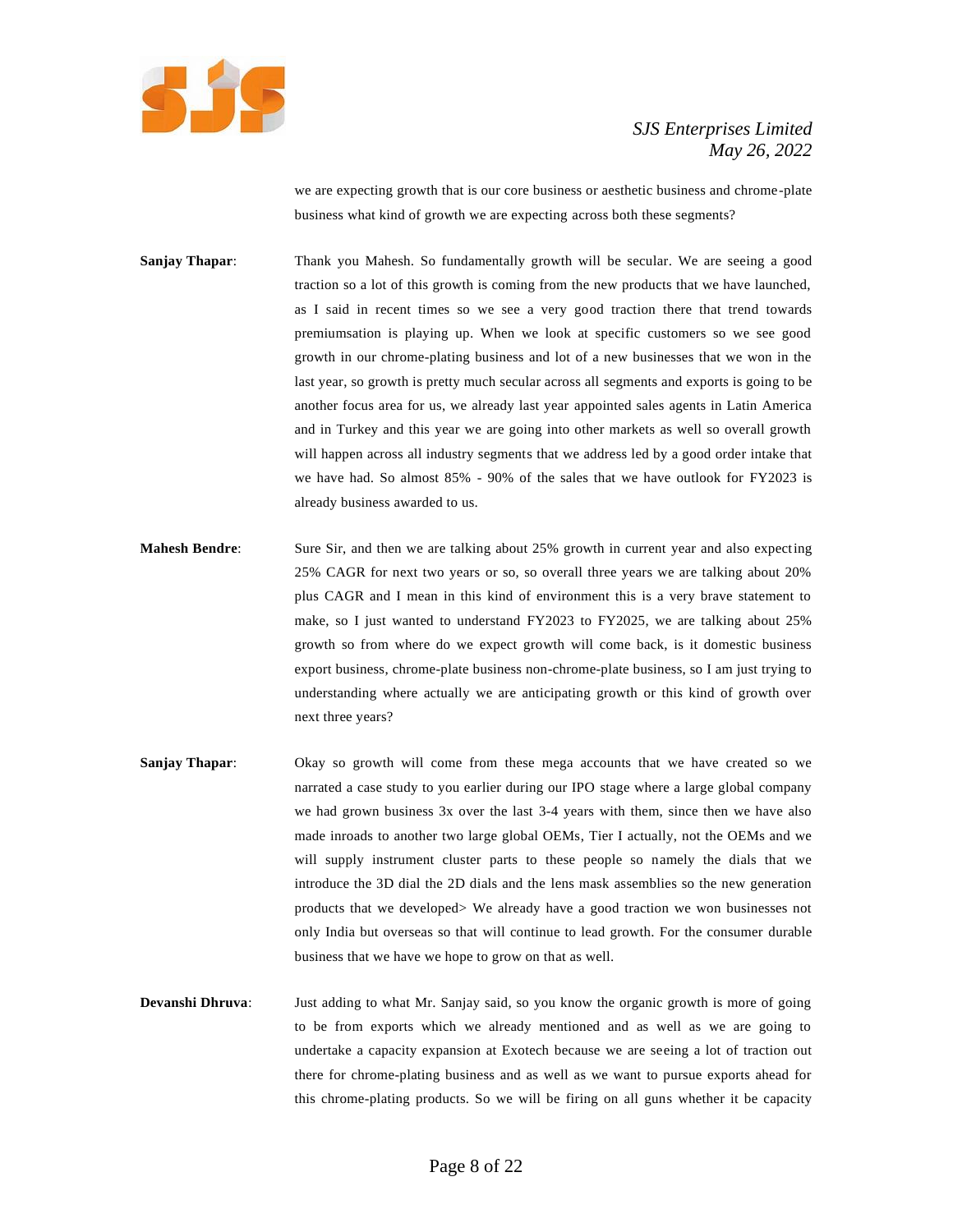

expansion at Exotech, exports, new development of products or technology as well as growing mega accounts which Sanjay already mentioned. We are confident that all these four put together would definitely help us to grow at an expected CAGR of around 25%.

- **Sanjay Thapar:** I just take one more minute on the same point, so there is a huge market outside India so as we mentioned earlier CRISIL did a market study report where the global market size was huge, so we were just at the cusp of the ocean our products have a strong moat these are labour intensive parts, these are easy to ship parts and that is the theme that will grow our business so expanding the global presence focus on these new technologies that we are working on introducing and this global accounts that we are opening up, now that this economy is opened up travel is permitted, we will be very aggressive on the export markets to meet new customers and open new accounts. So already we have success and we are fairly confident that this 25% CAGR target that we set for ourselves we should be in a good position to achieve that.
- **Mahesh Bendre**: And Sir last question from my end, as you said exports are doubled in last three years so what is the outlook for next three years I mean Whirlpool seems to be a dominant customer for us on export side, on the last conference call we have also mentioned that we have added a Samsung as a customer so what is the outlook, what kind of growth we anticipate from these two customers abroad?
- **Sanjay Thapar:** Yes, so apart from Whirlpool there are many new customers that we have added so Stelliantis is one group that we have on-boarded where we see a strong traction. As I said in terms of the automotive dial business we had one company we are now have been two more companies which are again as large in size as Visteon which we are very successfully working with, we have been successful in winning business with them both in India and globally so we will grow these through a function of all these three, so while Whirlpool will continue to grow we were supplying to just one plant we have now approval for supplying to a few more plants and added a chrome-plated badge also to our list of product that we supply to Whirlpool so the existing business will continue and we will continue to mine new businesses.

**Mahesh:** Thank you Sir.

**Sanjay Thapar**: Thank you.

**Moderator**: Thank you. The next question is from the line Pritesh Chadha from Lucky Investment Managers. Please go ahead.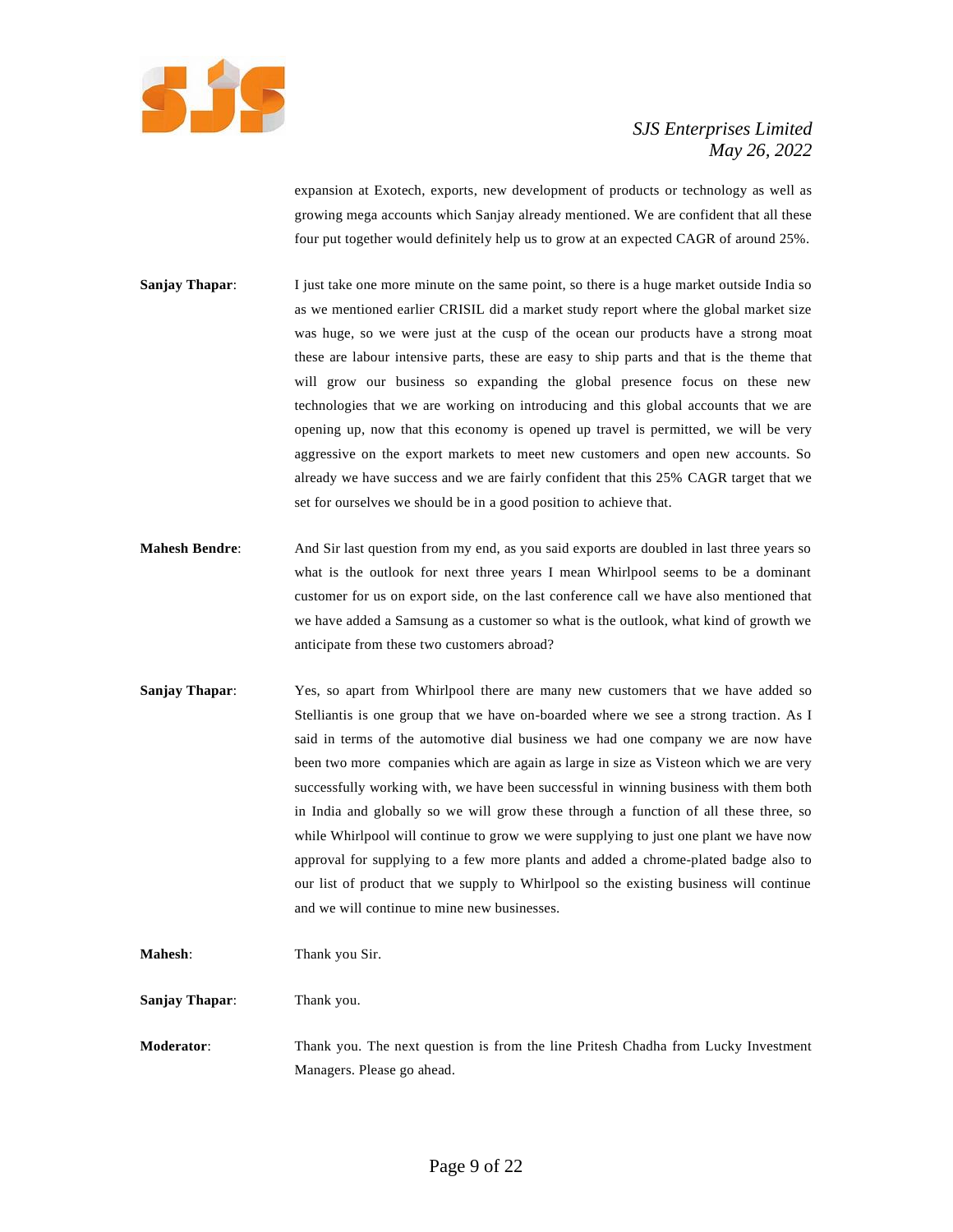

- **Pritesh Chadha:** Thank you for the opportunity Sir. Sir wanted to understand what would be the durables growth rate for us in the year gone by and what would be the exports growth rate for the year gone by. My second question is what is the progress that we have in the two other large customers in dials Conti and Marelli on the exports side and my last question is what is the capex number for FY2023 and FY2024, is it that we have just obviously going to spend only in the chrome-plating side this 100 Crore?
- **Devanshi Dhruva:** Thanks for the question, Pritesh. So our exports for FY2022 over FY2021 has grown by 15% and our consumer durable business as well has grown by 24%, what was your next question?

**Pritesh Chadha:** Progress in the two key export client that is Marelli and Conti

- **Sanjay Thapar:** So we have got a very strong traction so we won a global business for Conti for Southeast Asia we won business for them a very large business for them in India as well. We have met their global changing team there are meetings organized now and we are hopeful of launching the other optical display products also for this company. Its progressing extremely well and we are very optimistic that this will be another Visteon for us and we are also looking at Marelli. Business with them is also going very strong. We have already started production when we came for the listing, we told you that we are looking at expanding this business so one apart from the dials the another business for a lens mask assembly that we are now supplying in large numbers to Marelli and at the same time now that their acquisition of Calsonic Kansei has stabilized and management structure is stable, we are approaching them in both their local teams and the global teams to expand business so the response so far is positive. We are very optimistic on both these accounts going to be mega account for us.
- **Devanshi Dhruva:** And you know even the new product that we had introduced in the last three four years including product like IMD, lens mask assembly which were almost like contributing negligible under 3% of our revenues three years back is now more than 16% in FY2022 and we are just getting more confident that it will grow further for us.
- **Pritesh Chadha:** Has it translated into firm orders for us for FY2023 which supports your 25% growth guidance or it is yet to transfer.
- **Sanjay Thapar:** Yes it has translated we have already won businesses.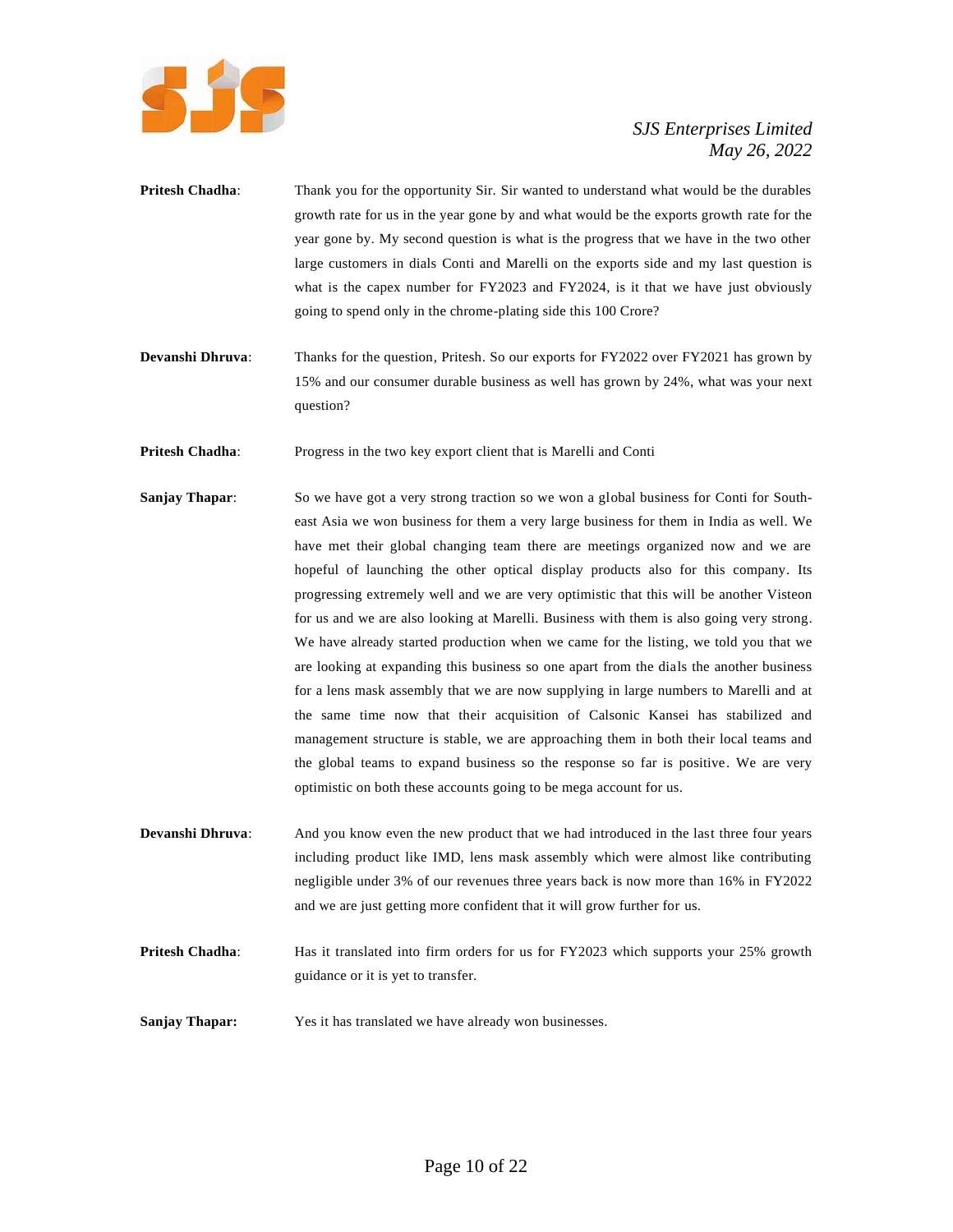

- **Devanshi Dhruva:** And as we have already mentioned before also almost 80%-85% of our order book is of the expected growth we are expecting for FY2023, so 80%-85% of that order book is already there with us.
- **Pritesh Chadha:** Okay. Mam, the capex number what it should be for FY2023 and FY2024, I presume that they are, the Bangalore plant has sufficient capacity so we need not spend there what we need to spend is only on chrome-plating?
- **Devanshi Dhruva:** Yes, so you rightly mentioned, so for chrome-plating there is a high pipeline that we are seeing demand pipe-line and because of which we feel that in the next one and half to two years itself we may exhaust the capacity that we have, so that is why we need to start making this new plant and we feel that from Rs 130 Crores we can take this to around Rs 300 Crores that is the kind of capacity expansion we are taking and the capex would be somewhere around Rs 100 Crores spread over 18 to 24 months so that is around FY2023 and FY2024 and the expected ROCE would be somewhere around 20% when operational at full capacity.
- **Pritesh Chada:** Okay Mam, thank you. Thank you, Sir.
- **Sanjay Thapar:** Thank you.
- **Moderator:** The next question is from the line of Rahul Ranade from Goldman Sachs. Please go ahead.
- **Rahul Ranade:** Hi thanks for the opportunity. Devanshi just one clarity, in your opening comments that you have said there was an exceptional in Q3 what was that and what was the quantum for that?
- **Devanshi Dhruva:** Yes, so in Q3 as we have mentioned in our results earlier there was a one off item of Rs.37.6 million which was a provision for discounts made for our customers and that was reversed and added back to our sales and profitability.
- **Rahul Ranade:** Okay. Was it at a standalone or was it in Exotech?
- **Devanshi Dhruva:** This was in standalone.
- **Rahul Ranade:** Okay understood. So secondly on the capex 100 Crores for Exotech over the next 18 to 24-odd months would that be any kind of maintenance capex required in the standalone which we also kind of have to build in, how should we think of that?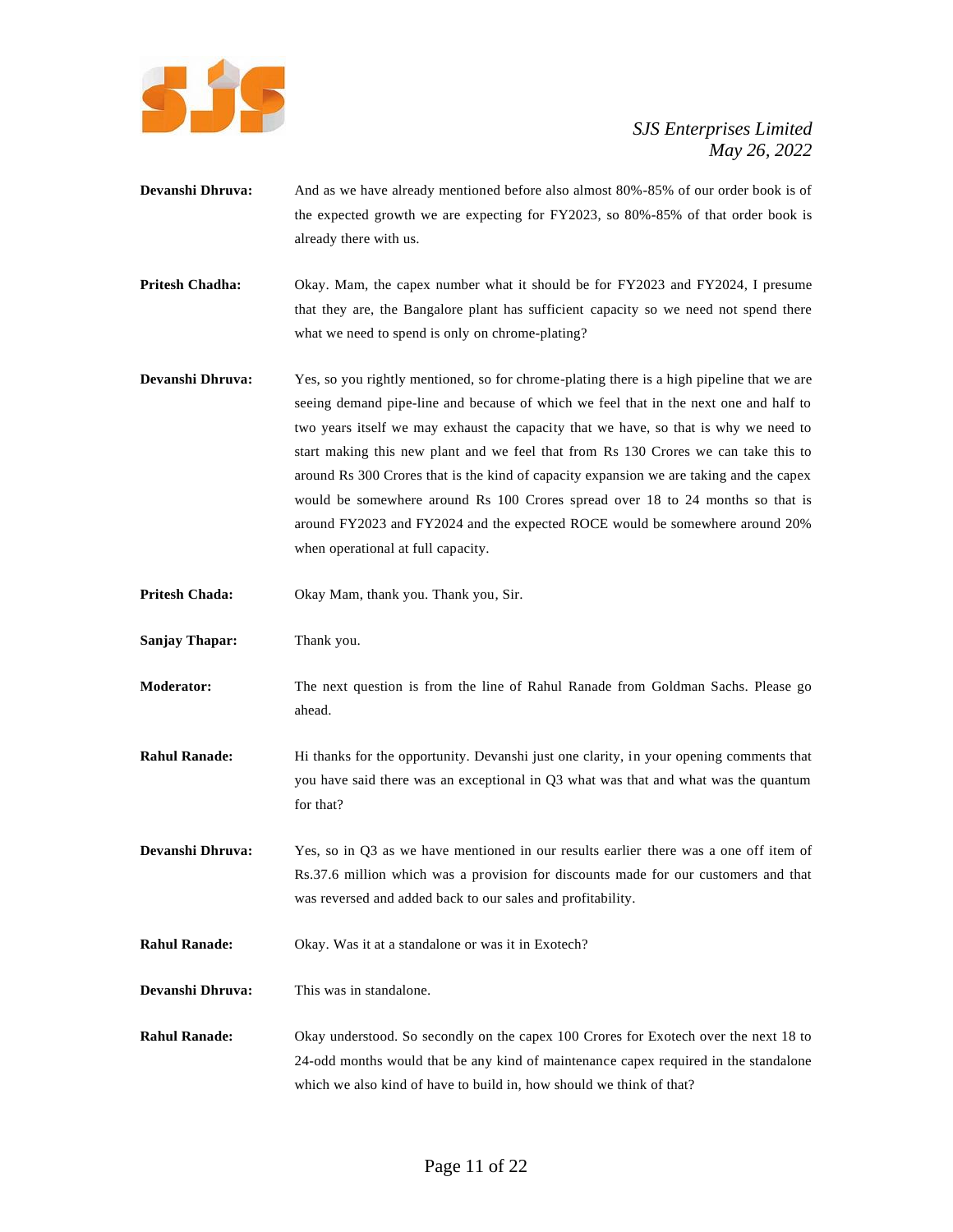

- **Sanjay Thapar:** So fundamentally the Bangalore plant does not require much capex, maintenance capex of course in the region of about ~Rs 10 Crores maybe needed that is about it so nothing significant at all.
- **Rahul Ranade:** Okay understood. And what would be the capacity utilization be currently in Bangalore?
- **Sanjay Thapar:** So would be to the region of about 55% 56% around that.
- **Rahul Ranade:** Okay. So there is a fair bit of headroom on that.
- **Sanjay Thapar:** We have a lot of headroom at Bangalore, since Exotech was a acquired plant so now that we unleashed a lot of pipeline for that business, we see that happening and it take some time being the special process so we are being pro-active to build capacity there so that we can continue to mine that business.
- **Rahul Ranade:** Sure understood. Just looking at let say even Q4 or a full year number when we kind of in the presentation look at industry growth versus our growth, obviously it is more of a volume versus value comparison so just to understand how much of our growth would it be pricing led, how much of would be volume growth something on those lines?
- **Sanjay Thapar:** So inherently what we talked of is that play is on premiumsation so what we have been maintaining is that the rupee content per product is increasing because of this trend towards premiumisation so the right metrics to measure it from our terms is that despite the volumes of the underlying industry going down, in revenue terms SJS continues to outperform that quite significantly so that plays out. But then we have a very large complex mix so it is difficult to comment on each specific part, but overall the theme is that our revenue increases far outplays the growth or the de-growth in volume so even when volumes de-grow our revenues have grown that we have been able to demonstrate quite successfully.
- **Rahul Ranade:** Sure, Sir it is pretty heartening to see that even in these tough commodity times our margins are holding up pretty well, so if I look at it only in the last quarter I see some bit of a jump of RM to sales on the standalone which where it moves from 35 to 40-odd, so would this also be more of a mix related issue or is it really commodity cost hitting us in this quarter…
- **Sanjay Thapar:** There are many factors behind this so the team has done hard work, so we had regular VA/ VE campaigns to optimize cost, so while there have been commodity price increases that the entire industry is seen, at SJS we have been able to mitigate this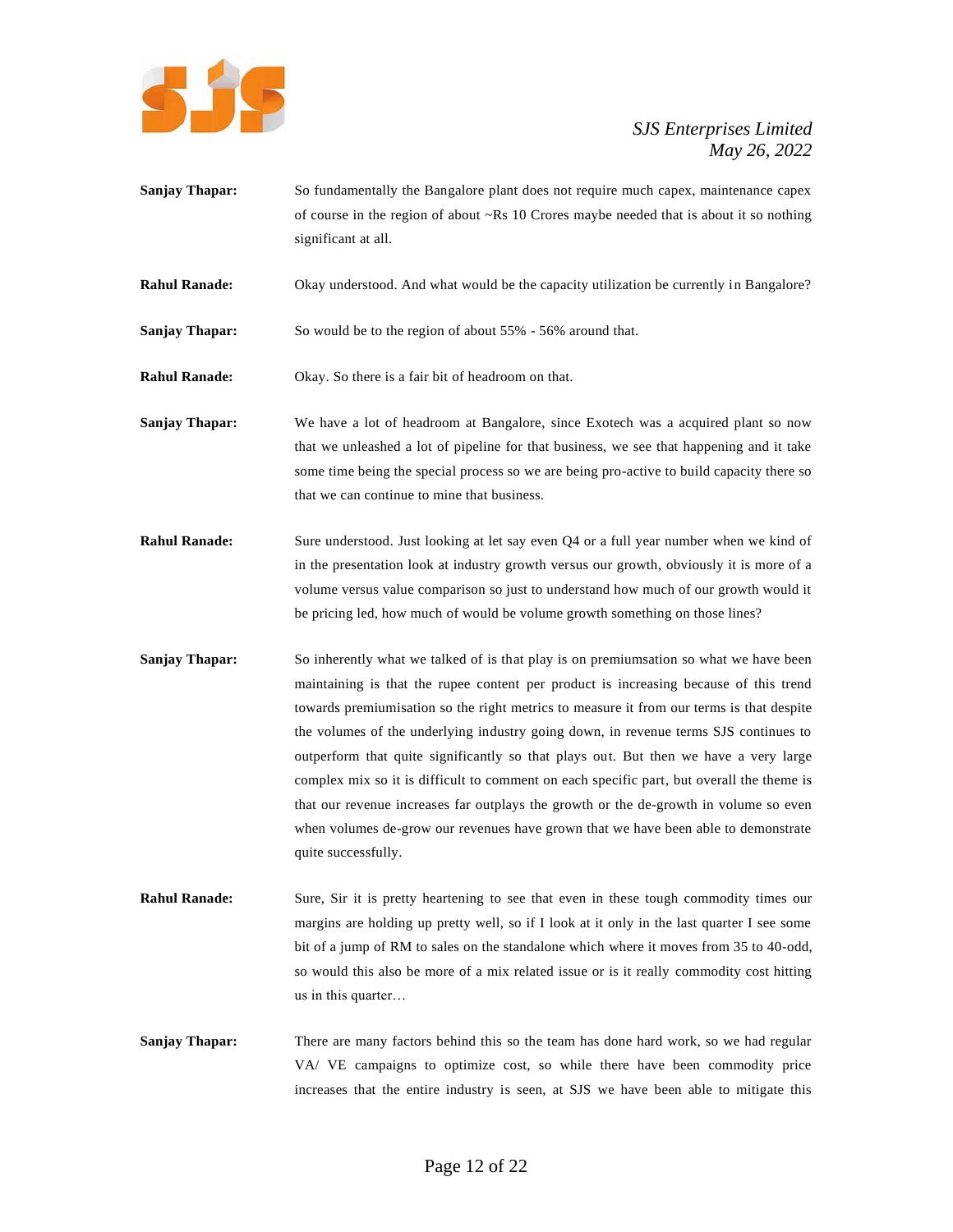

impact to very large extent, thanks to this regular VA/ VE activities that we conduct. We have also have in-house testing capability so we have looked at what can we do to improve our the material that we use during processing, during screen printing we have also managed to look at the operating the efficiency that we have in terms of buying leverage. We have been able to leverage our position with our suppliers and we have been able to control any cost impact that we would have…

- **Devanshi Dhruva:** Also the contribution from a new age products that we were saying that has also increased in relatively in last three years so those are also high margin products which have helped us to improve on our margins along with the increase in exports.
- **Sanjay Thapar:** So that for SJS and the same thing we have done for Exotech, so we know this we have improved margins in Exotech so our idea really was that with this acquisition synergy so whatever system processes we have at SJS Bangalore we roll out to this Exotech plant in Pune, so we have done that and moving forward we will continue to focus on efficiency improvements there in terms of rejection reduction in terms of efficiency improvement, so that is where synergies truly play out in terms of the capability we have built in SJS over the years and then deploying it as a new location that we have acquired so that makes us confident that in an M&A situation I think we have a robust management team and processes in place at SJS that will continue to drive that, so we are quite confident of any M&A activities given the strong processes that we have at SJS.
- **Devanshi Dhruva:** Just to add to what Sanjay said, especially now that you all can see that in Exotech we have not only grown our revenue by around 50% Y-o-Y but our margin improvement as Sanjay highlighted has been like almost more than 150bps in just the first year of acquisition. So that is something that gives us confidence that all the measures that we are taking and all the cost efficiencies that we are trying out is working for the company, because SJS standalone also we have been able to improve our margins in this kind of a challenging tough situation and in Exotech as well.
- **Rahul Ranade:** Sure, and lastly from my side, like when we acquired Exotech also one kind of a rational was that there was a cross sell opportunity so what would we be on the journey of introducing our customers to the SJS product portfolio, where would be from where we started off as a target where would we be currently?
- **Sanjay Thapar:** We are very well done that part, it is very heartening that the customer have supported us, so just to recall all the existing customers that SJS has already buy chrome-plated parts they are more than happy to be with SJS given our reputation for reliability and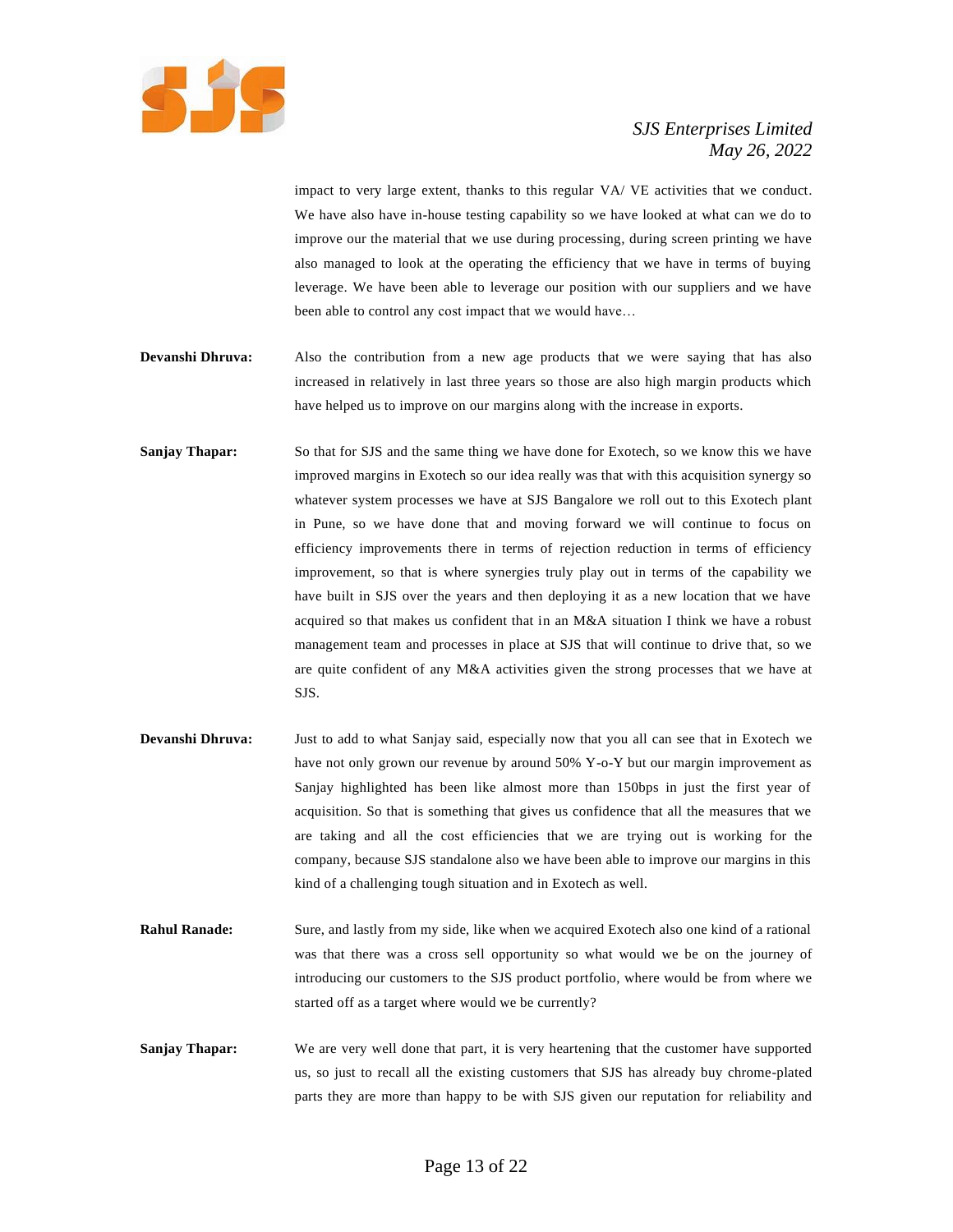

quality cost delivery performance so we see a lot of traction happening so those businesses we have already won businesses from a few customers in consumer durable space, we won business from automotive customer so it is quite a secular growth and we are quite optimistic that the task of cross selling that we set for ourselves will continue to gain pace. So at this moment we are strategizing in terms of, our focus at Exotech is also going to be that the new business that we get should be more margin accretive because as a company we are very focused on profitability, so we are very selective in choosing what we choose to do so part of that story is the strategy that we have what customer we get and essentially we are looking at exports in a big manner to drive growth at Exotech.

- **Rahul Ranade:** Sure, got it. And the way to think about it as you said even for Exotech our kind of target ROCE will be in the range of 20% plus even when we look for acquisitions, is that the right way to look at it?
- **Sanjay Thapar:** I cannot comment but depends on the target that we have for M&A but for sure we will do our math correctly to make sure that these are margin accretive for all our shareholders so clearly, what is very important for us is to maintain the margin profile that we have successfully maintain in SJS over the last 5-7 years and moving ahead we are having such a large market that we can make sure that the market or the company that we choose should be value accretive in the medium term, so we will look at companies that can add value.
- **Rahul Ranade:** Sure. Sir in terms of margins obviously taking the example of Exotech obviously is a lower margin business but it operates at similar ROCEs right, so that is where I was coming from in terms of ROCEs should be the kind of looking at only accretive kind of acquisition?
- **Sanjay Thapar:** That is right, so fundamentally the aesthetic industry is asset-light industry so is not large capex that you require for a cement or a steel plant for example, so we are quite nimble. We have good experiences in sourcing equipments at relatively better pricing than competition, so we have that experience in this industry. So moving forward we will work to attain that target ROCE levels that we have maintained for the company.
- **Devanshi Dhruva:** So whatever decisions we take, any acquisitions any organic expansion or any strategic decision for the company that would more be for the value creation for all the stakeholders and we would acquire company that would help us to improve the margins overall whether it be in products, having new products or expanding new geographies or entering any consumer related industries as well.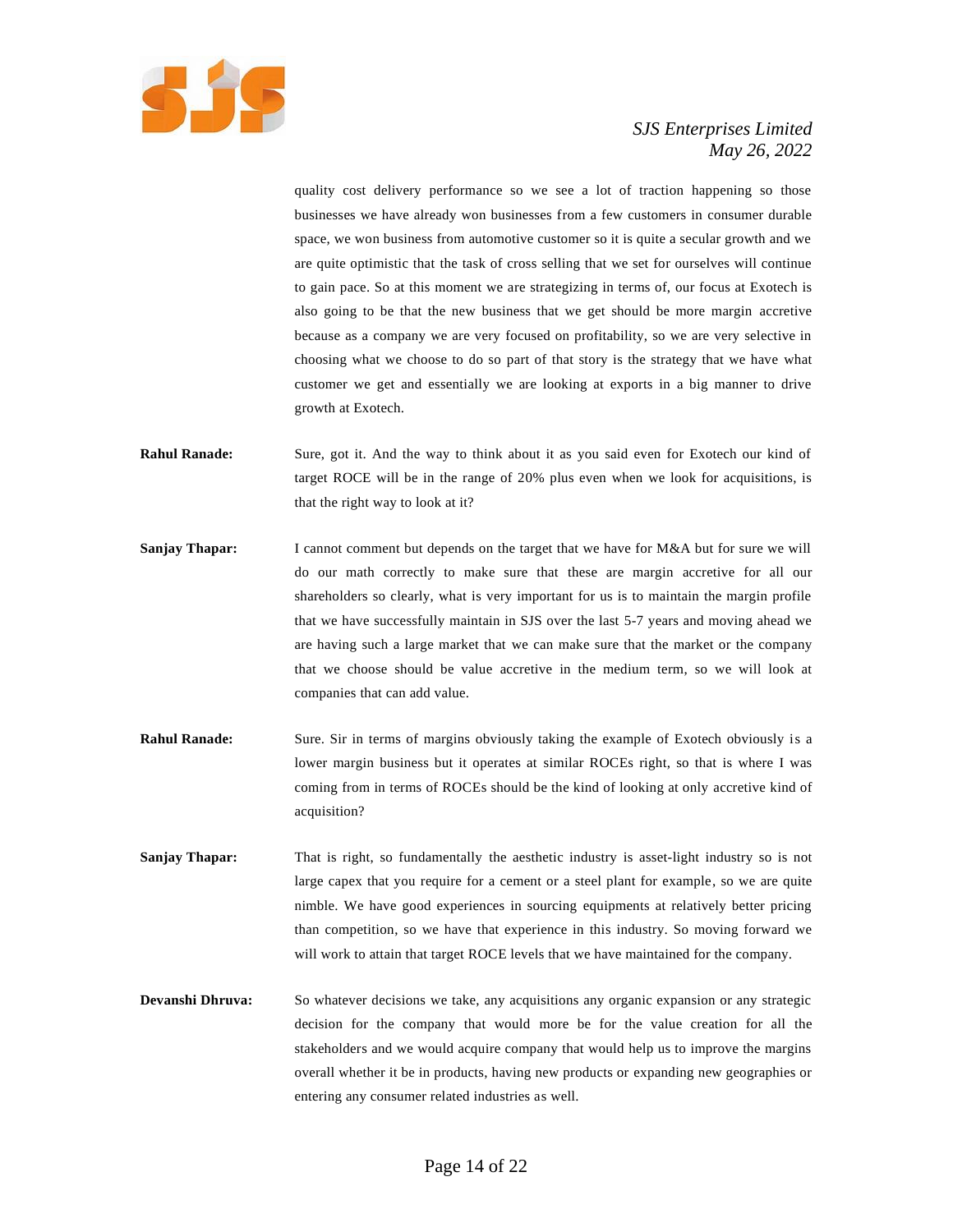

- **Sanjay Thapar:** So fundamentally the focus would be that we create a value for our shareholders so I cannot comment on a futuristic M&A that we will do, what will be the ROCE or what would be the dynamics of that situation but overall we will focus on creating values.
- **Rahul Ranade:** Sure. This is very helpful. Thanks.
- **Moderator:** Thank you. The next question is from the line of Dhiral from Philip Capital. Please go ahead.
- **Dhiral:** Good morning Sir. Thanks for the opportunity. Sir when we are guiding 25% kind of a growth so what kind of industry growth we assuming there?
- **Sanjay Thapar:** So at an average 10%-12% industry growth and the balance delta coming in from this increasing content per product that we supply to, so premiumisation come on the back of industry growth of about 10%-12%.
- **Devanshi Dhruva:** So it would be more like premiumisation plus new customer win and building mega accounts all these together would help us achieve this higher than industry growth for SJS.
- **Dhiral:** Okay I got your point Sir. Mam, when we are winning orders from new customers what is making them shift their business from the existing vendors?
- **Sanjay Thapar:** I got the question, so what makes the customers prefer SJS over others right, is that the question?

**Dhiral:** Yes exactly.

**Sanjay Thapar:** Okay. So two things, let me answer that in two ways, so global customers want a stable supplier. SJS because of its very strong financial profile, zero debt on its books passes with flying colors when companies look at risk of adding a new supplier that is point one, so very strong financial profile. The second point in our favour is that we are a single stop solution provider across multiple products so customers would like to have suppliers who are capable of supplying more than one product and so they would like to work with fewer and fewer customers who have more and more capability so that is another plus in our favour. When I talk of export customers as I said our products are labour intensive, so this is a batch mode operation business in terms of screen printing it requires a lot of capability within the workforce is expected so there are 100-200% inspection going on, so that is a natural lever that we have that our profitability levels are far higher than a supplier in Europe and North America so those markets are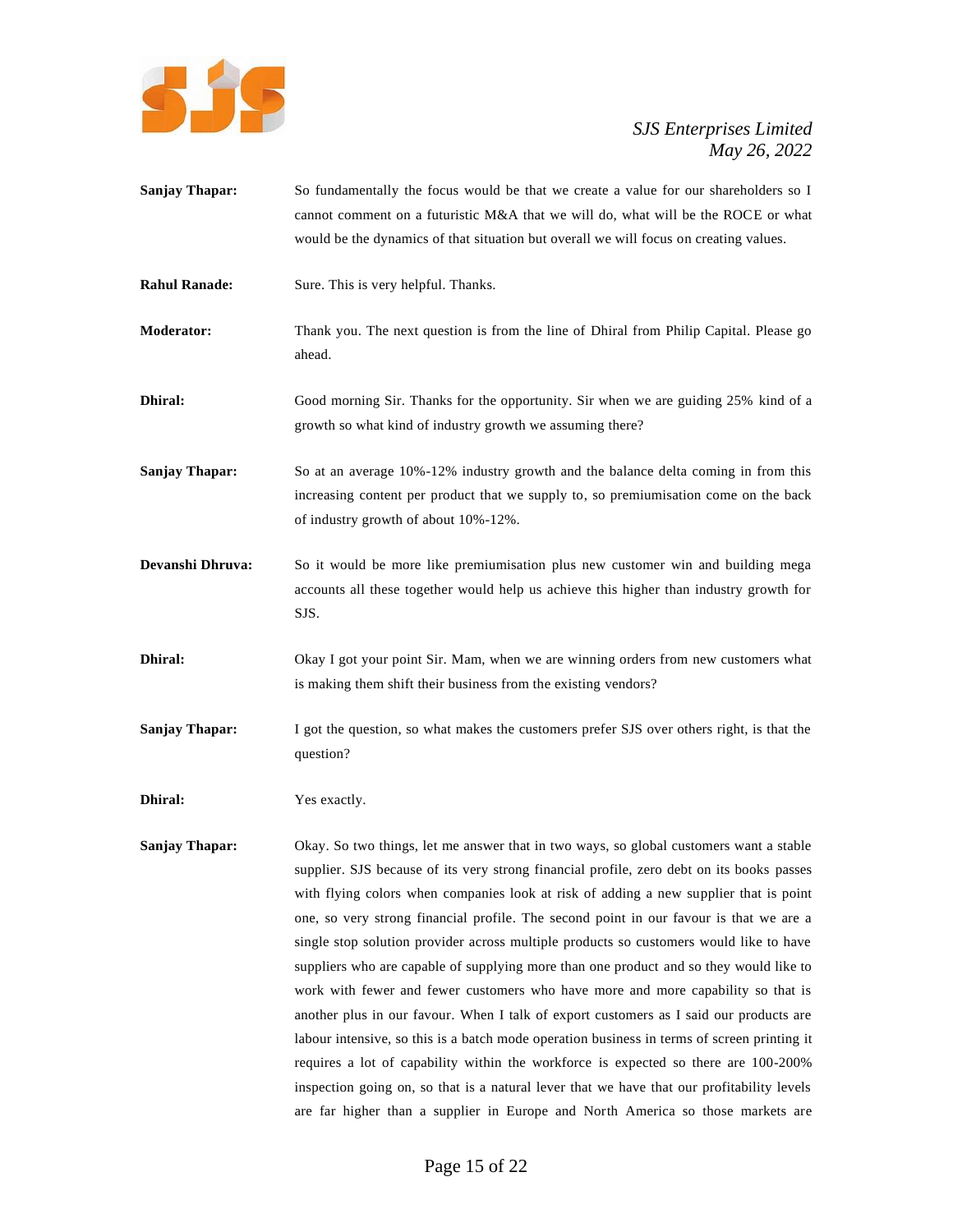

therefore interesting for us. So we offer better quality, cost, delivery, development, capability, performance and have a much rounded product portfolio so our customer can buy not only dials from us, can also buy chrome-plated rings from us ,can also buy lens mask assemblies from us so which is not what many other customers can offer. So that is the reason why we are a preferred supplier and we are a strategic supplier to most of the mega accounts that we operate on that we supply them across regions so it is not just Asia, we supply to Latin America, we supply to North America we supply to Europe so that is the reason for transfer of business from existing supplier to SJS in the global context. In the Indian context of course, there is no company in India which does everything that we do, in fact there is no company in the world also that does what we do, so that makes us a very attractive proposition, when customers come to us to ideate for a new idea for aesthetics. I have a styling studio where we can offer them a styling solution so a customer does not come to me looking for a chrome-plated part, he tells that I want to look my vehicle to sell more I want to make it more attractive and I have a design team here who makes a mock up sample and we give them a whole menu of options that if you do that with technology A this is the price for technology B this is the price which is more than what any competitor can offer so therefore I believe that I have that unique position in the industry and that is what we have built over the years.

- **Dhiral:** Thanks for the elaborate answer Sir, and Sir lastly if new order wins from the customers like MG, Hyundai so for which product category and if you can specify quantum of orders win per client?
- **Sanjay Thapar:** I am sorry that is confidential commercial information so I would not like to state that but we have a very strong traction.
- **Dhiral:** Which product category if you can specify only?
- **Sanjay Thapar:** Across all segments actually so there are wheeler parts, there are chrome-plated parts there are multiple technologies, dials so…..
- **Dhiral:** Thank you so much.
- **Sanjay Thapar:** Thank you.
- **Moderator:** Thank you. The next question is from the line of Nairit Gala from TSG Credit Capital. Please go ahead.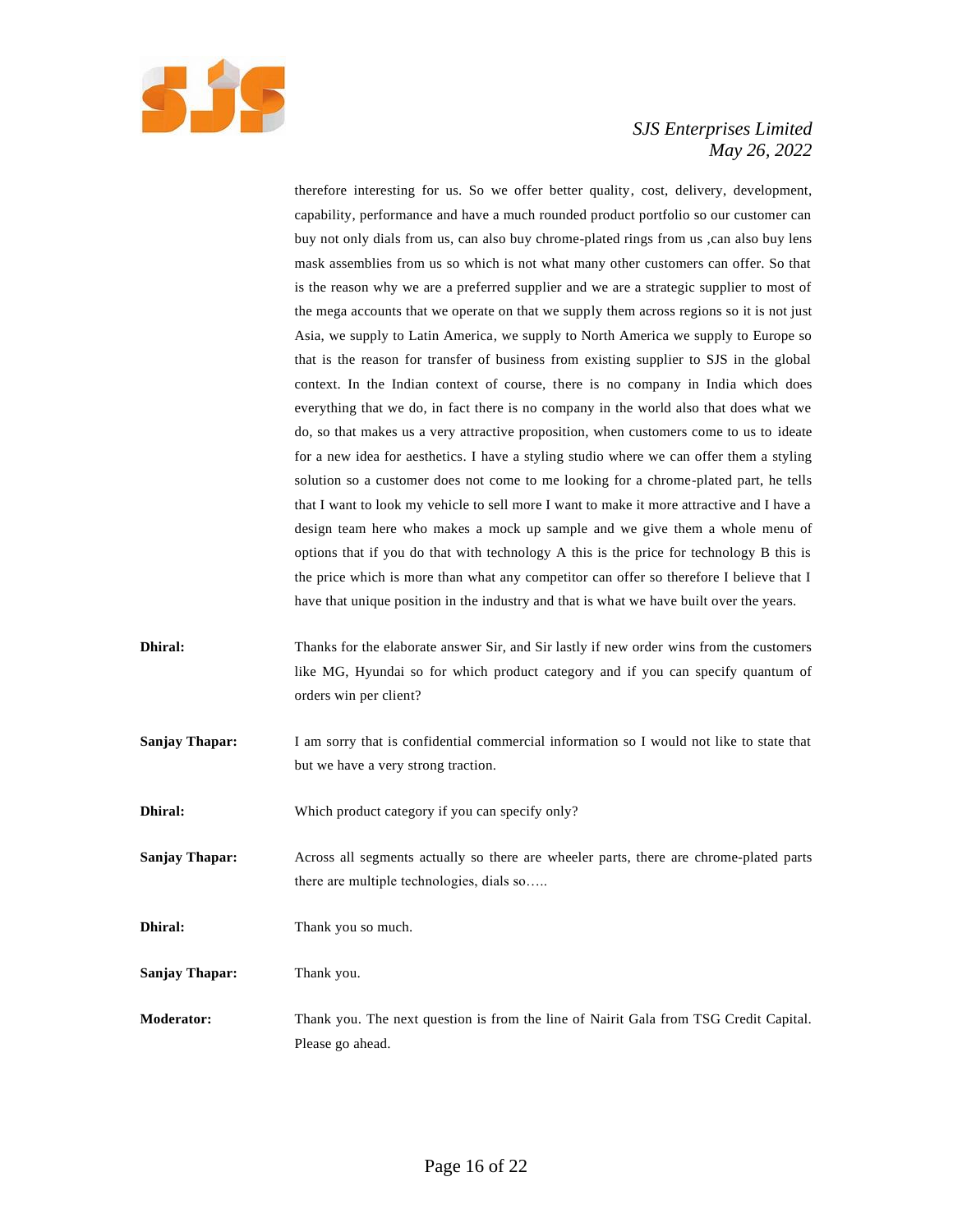

- Nairit Gala: Hello Sir! Good morning and congratulations on a wonderful set of numbers. My first question was if you can give me a sort of number as to what revenue our top five clients are contributing in each of our businesses may be just the chrome-plate and aesthetic business?
- **Sanjay Thapar:** We are fairly diversified so let me answer in other way while we get that number for you. So our largest customer does not constitute more than 20% of our sale on an average roughly that is the number, now top five customers across the group about 55% to 60% roughly.

**Nairit Gala:** That is of all of the total revenue or in one of the segments?

- Sanjay Thapar: Total revenue.
- Nairit Gala: My second question was since you are focusing on exports and currently the container costs are off the chart what used to be around \$1500 per containers is now \$5000-6000 may be more, so are we able to pass on to customer, since we are only planning of exports do we have any measures to, do we have any write down in the contracts for the same going forward?
- **Sanjay Thapar:** I have a smart purchasing team, so most of our contracts are CIF delivered to us so in that sense we are little smart about that, yes freight cost container have gone up but fundamentally we work very hard and that you can see that performance in Q3 that Devanshi told you, so we have been able to improve margins not only in Exotech but also at SJS despite commodity pressure which a lot of other companies talk of, so we have been nimble on our feet to be able to mitigate that impact to a very large extent.
- **Nairit Gala:** My next question was when we win orders are they on contractual basis or is it per order?

**Sanjay Thapar:** Sorry I did not get your question. You will have to repeat that....

- Nairit Gala: Our existing orders from clients as well so are they on a rolling per order basis or is it more of a contractual system where we have a fixed or is it more of a per order and they change it again?
- **Sanjay Thapar:** No, so it is awarded per model so let say there is a new model that a customer launches and there is a life-time of that order so let say that model go to run for six years or seven years we are nominated as a supplier so there are categories of products like dials for example which run like that. If you talk of decal so fundamentally these are the items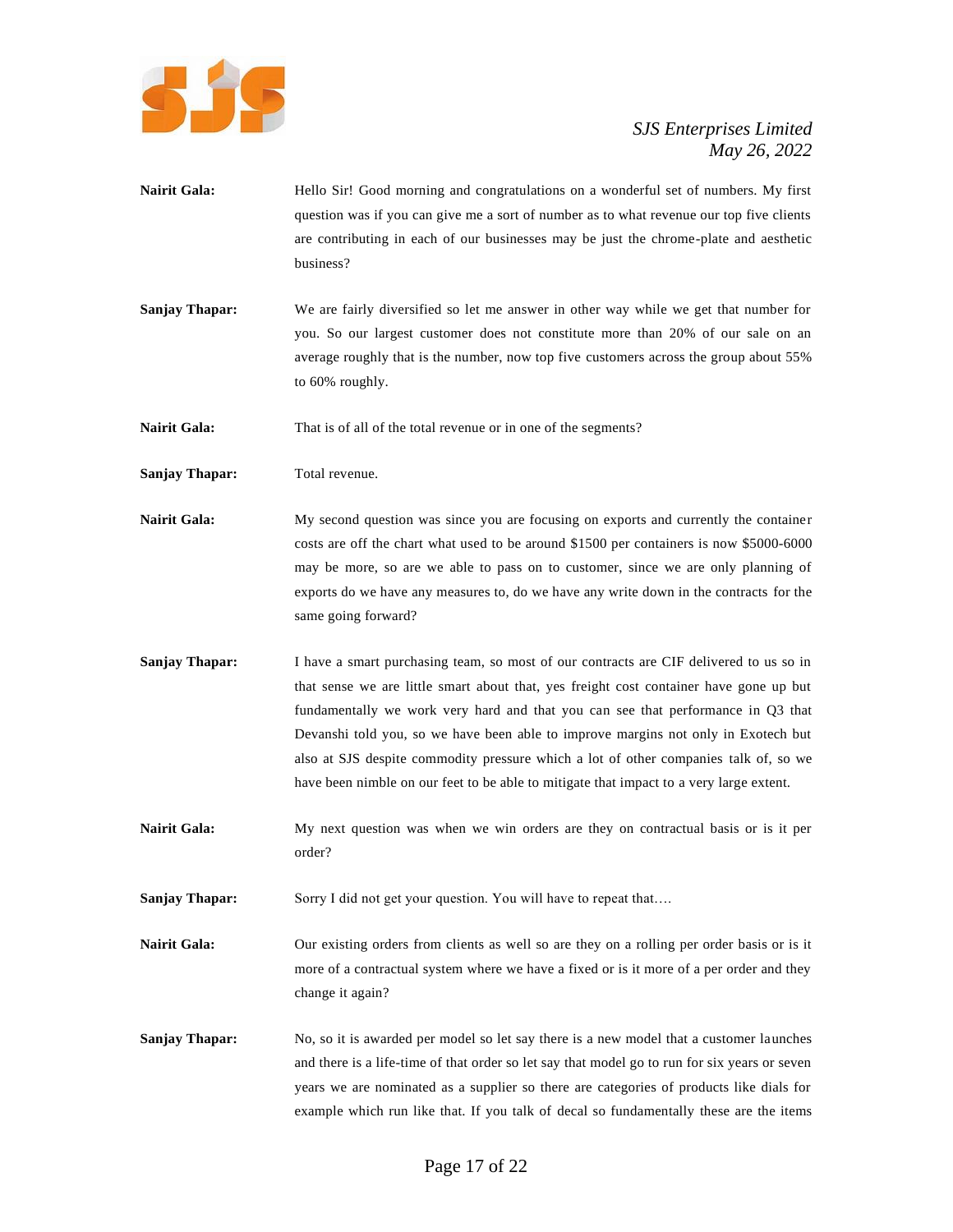

that are refreshed every year at an average so the color change the shape of the decal changes but the model that is awarded to you normally continues unless a supplier does not perform upto the expectation of the OEM. So fundamentally this is for the life of the product that is awarded or the model before it is discontinued so typically it is not a fixed order quantity it is based on that you are awarded model and so long as that model continues you will continue selling it.

**Nairit Gala:** Perfect. So thank you so much for the opportunity and have a good day.

**Sanjay Thapar:** Thank you and you too.

**Moderator:** Thank you. The next question is from the line of Nikhil Kale from Axis Capital. Please go ahead.

- **Nikhil Kale:** Thanks for taking a question. My question was again on the chrome business, so if you could may be just talk about how are you seeing the chrome content I mean I understand that some of the newer models that have been launched, I believe that the chrome content have gone up significantly so may be if you could just talk about as a overall I mean value per vehicle broad numbers versus say a model 4-5 years back, what is the increase that you are seeing so just kind of a highlight opportunity that you see there?
- **Sanjay Thapar:** Chrome so, CRISIL data market research where they have estimated that in FY2019 the chrome market in India was about Rs 800-900 Crores that was growing at a CAGR of about 20%, so we are still let say we just got into this chrome business about a year ago and we grew our business by 50%, so my view is that we are very strong challengers in the chrome business. The chrome content that you ask for, so it depends on vehicle model to vehicle model, for example a SUV could have chrome parts that cost upto the content for vehicle could be about Rs.3500- Rs.4000 so somewhere between Rs.3000 to Rs.4000 for a SUV whereas when you come for the smaller car it could be about Rs.1000, so there is a definite increase not only that the special finishes in chrome are increasing so you have bright chrome, you have statin chrome, you have black chrome so people want more and more innovative interior which looks exclusive and that is what driving the theme for premiumisation so fundamentally we see an increase happening and that is the reason why to tap this we were looking at the investment because we see this as a very lucrative opportunity moving forward.

**Nikhil Kale:** Right. In the presentation you also have mentioned it kind of a higher capacity will help you cater to global markets but just wanted to understand are these products amenable to exports, I understand that some of the other decorative products exports have a big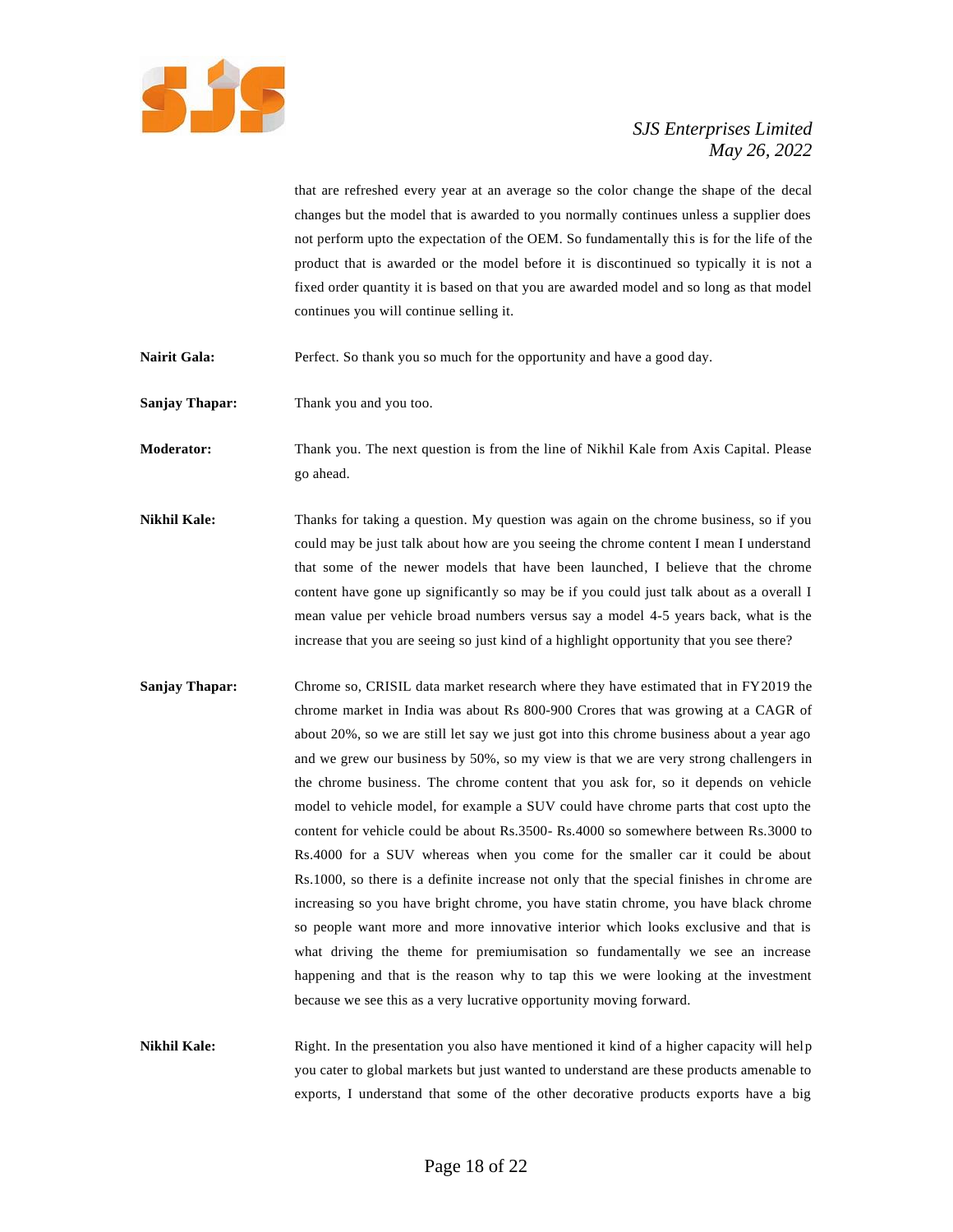

opportunity but I would believe that chrome product the size could be relatively larger so are these products amenable for exports?

**Sanjay Thapar:** So chrome parts inherently are you are right there are large parts and there are small parts so the businesses that we targeting are really the small parts that can be shipped so traditionally or historically let me tell you a lot of Chinese manufacturer used to export to global OEMs. They used to have warehouses where they ship parts from China to the US, I am mid-way through between China I am half way distance, so the Chinese can do it I believe that SJS can do it, we have a strong traction with our customers, we have a strong capability and we are used to shipping these parts as we have mentioned earlier so 20 countries, 170 customer locations world-wide, so we have a very well established supply chain and we believe that we have a strong position there, so distance and size would not be a constraint. You are right some very large parts will not be amenable to exports but then we are not targeting those parts for the moment so it depends on, I mean if we have an M&A opportunity to look at a chrome-plating business in North America or Europe we could look at that in a future dates for the larger parts but the smaller parts shipping out of India is not a problem.

**Nikhil Kale:** Great. Just the last part, I mean we have already done a good job in terms of improving margins at Exotech but what is the headroom to further improve it, the reason I ask this is I understand that capacity, putting up new chrome capacity completely new plant is difficult, you require a lot of regulatory approvals so I would believe that while demand continues to increase capacity might not come up at a similar phase so in the industry is that happening structurally you are seeing a better margins coming in and also based on our or whatever efficiencies and synergies that we can derive what kind of margins or margin improvement headroom do we have further?

**Sanjay Thapar:** So I would imagine 14% to 15% margins in a chrome plating business is good, I would love to have 18%, of course margins are a part of the strategy that we follow so at SJS we very successfully executed that we do not run after products that many people do we look at unique products where the competition is rarefied, not very many people can do it, we thrive on doing complex products that competitor cannot do and do it in a better manner. So I believe that the market which Crisil estimated at \$2.7 billion not just chrome I am talking of the aesthetic market we are just at the edge of the ocean, but we are focusing on climbing that curve step by step so aim was to maintain margin and profitability at SJS, improve our processes then we did one acquisition which we integrated fairly well, both in terms of profitability and in terms of operating synergies and now we are setting our sights from the next target and so step by step I think we should be there, where we want to, the market looks very exciting.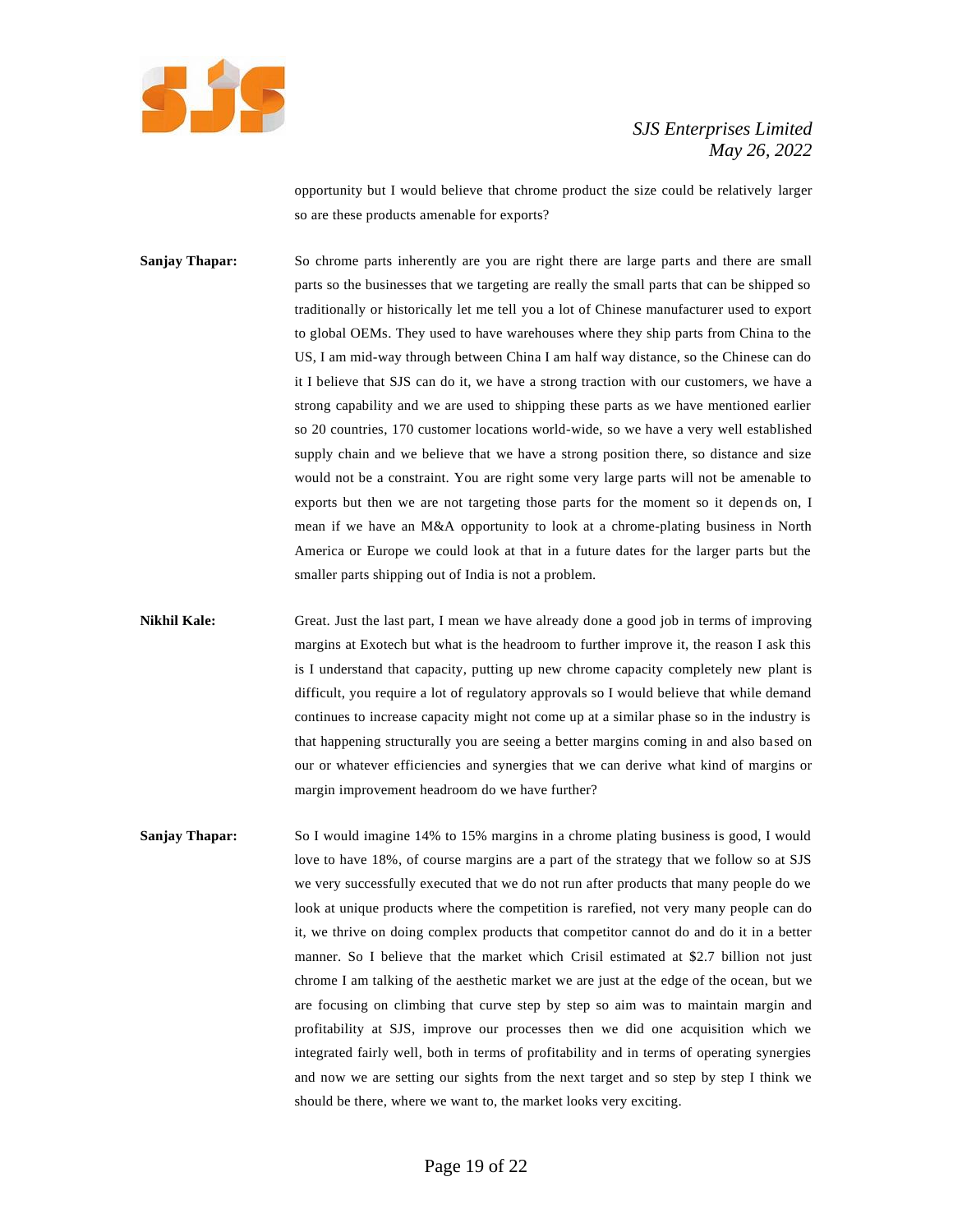

**Devanshi Dhruva:** So for chrome-plating we feel the 13% to 15% would be sustainable kind of margins going ahead.

**Nikhil Kale:** Okay, got it. Thank you.

**Moderator:** Thank you. The next question is from the line of Mahindra Jain from Way2Wealth. Please go ahead.

- **Mahindra Jain:** Thanks for giving me opportunity. Sir looking at inflationary situation world-wide the fuel price or metal price or anything or various inflation, so really we have moved to some premium product, I mean the premiumsation growth in this quarter compared to last year quarter like what order book we have booked in premiumsation product where we are quoting premium compared to the normal product and what is the ratio in a whole order booking of the premiumsation product Sir? Sir second question related to this only, what we are planning for electrical vehicle market.
- **Sanjay Thapar:** Two questions that you have asked us, so as Devanshi said the premiumsation of our product mix or what we did, so in FY2019 it was about 3% of our sales and today premium products last there they were 16% of our sales, moving forward especially in the Indian market and the export market we see that premiumsation trend will continue I mean they will constitute even a higher mix and as I said competition is not right there. At the moment, we see higher margins and sustainable margins in the premium products and that is going to drive or sustain margins, so what we are focused on really is that what is the performance that we have shown in the last quarter is something that we expect to continue. So stable margins and high growth is what we are targeting for ourselves moving forward.
- **Moderator:** Thank you the line for the participant dropped. We move on to the next question. Next question is from the line of Pranay Jhaveri from JNJ Holdings. Please go ahead.
- **Pranay Jhaveri:** Good morning Sir. Thank you for this opportunity. Sir if you could just throw some light on basically we are hearing that SUV is basically taking the market share of the sedan so if you could just explain the content per SUV the available content with us for SUV vis-a-vis sedan that would be helpful. Thank you.
- **Sanjay Thapar:** So fundamentally SUV is the larger vehicle so larger vehicle requires larger parts so to that extent just by the geometry of the part we have a higher content whether it is a IML part or whether it is a chrome-plated part. More importantly since this auto makers are now competing for market share so everybody want his car to look better than the other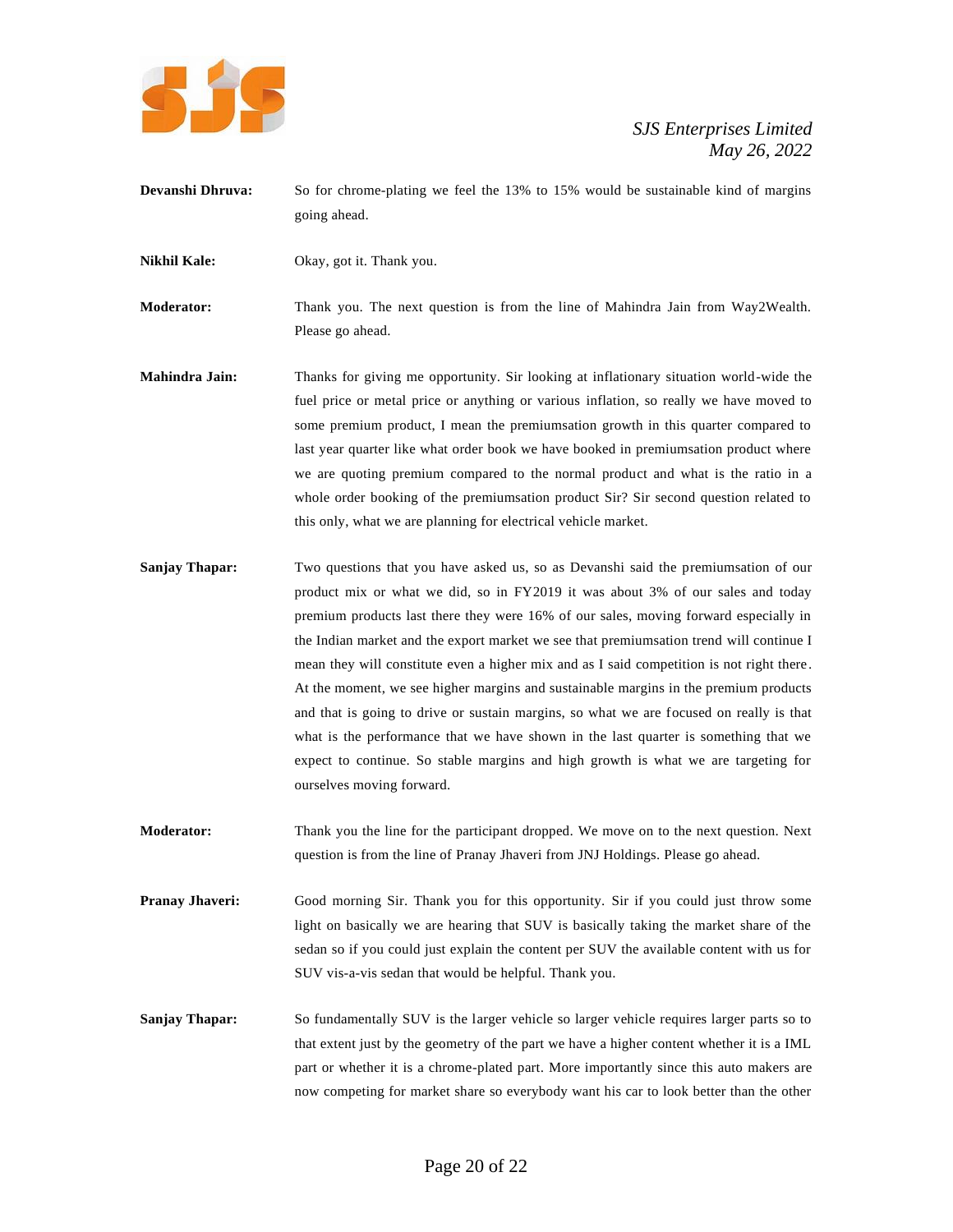

and since the Indian consumer has a liking for SUVs so SUVs leading growth in the passenger vehicle segment, All our products are amenable to be sold to SUVs just for an example so Mahindra launched its SUV 700 and from our chrome-plating plant we have close to about 70 parts we supplied to the same model the displays are becoming bigger so the lens mask assembly or the front panel that we are talking off in terms of optical plastics is bigger, the grill is bigger so a bigger vehicle require bigger part which is high value.

- **Pranay Jhaveri:** Sir if you can just put a number higher end sedan proposition to a SUV just in figure that would very helpful.
- **Sanjay Thapar:** I love to answer that question. The challenge really is that depending on model to model, the marketing person at the OEM decides what is the look and feel for this so when our design studio guys start working with these customers so they offer multiple options so it is not that there is no standard part that all SUVs use the same part, so it is specified in terms of what is the theme for the vehicle model and that is what we get as a mood board and we give solutions so that is a difficult question to answer, that what is the content per SUV versus a sedan so it depends on customer to customer, model to model and theme to theme.
- **Pranay Jhaveri:** Okay, and just last one question from my side. Since we Indians are always price sensitive customer so every model will have a decorative which is minimum in value as an entry point and as and when the customer requires extra parts the OEM would offer them. So I am just trying to understand regarding the volumes in a factory led car vis-àvis the customer asking for a thing, I hope I am……
- **Sanjay Thapar:** I understand, so I am Indian so I understand exactly what you are saying. So the Indian wants his shirt to shine brighter than the neighbour's shirt so anybody buying a car want to show off his car to his friends and colleagues. So that is the theme that drives this aesthetic decoration space, so he wants his car to look fancier to look different from the other guys so there is a large after-market also so we have in our styling studio some very creative guys who are making vehicle decoration kits and that is a business that we would also like to drive moving forward so ultimately all cars look alike all refrigerators look alike but the buying decision of the buyer apart from the cost is what looks better and aesthetically superior so this is something that the OEMs understand and that is what is driving the premiumsation so two-wheeler guy wants a hands free system he wants GPS navigation on his bike like a car has and that is the theme that is constant so despite is being cost conscious he is more aware today that he is connected he is does research on the internet and that is what is driving growth. So not just cost, and that is